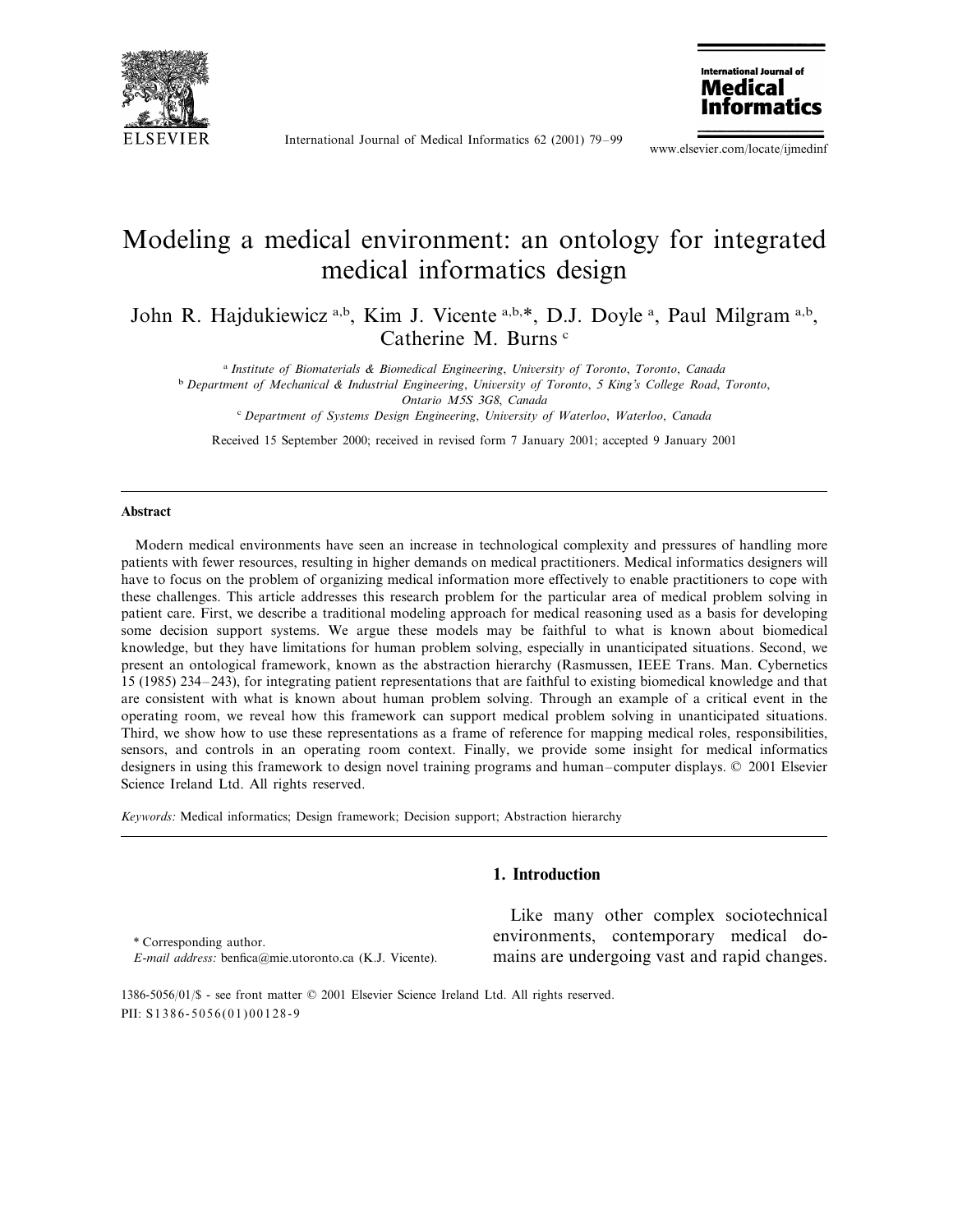These changes are part of a larger societal trend requiring organizations to 'do more with less' [2]. In the case of medicine, there is an increased demand to provide higher quality care to sicker patients in the face of increasing economic and work pressures. As a result, devices and technologies have increased, both in number and in complexity. An unintended, but nevertheless very real, side effect of these changes is an increase in the cognitive demands experienced by medical personnel [3,4]. Medical informatics designers will have to take specific measures if medical practitioners are going to be able to cope effectively with this challenging increase in demands.

Various directions have been pursued in the medical informatics community to tackle this problem [5–15]. Some researchers have focused on developing expert and decision support systems that code, filter, and interpret sensed data using algorithms based on heuristics and traditional biomedical models [5–10]. These systems are envisioned to detect and diagnose patient events; however, they are currently constrained by the limited capabilities of the programmed software and sensor technology [5,7]. As a result, these approaches may not support critical aspects of medical problem solving, especially in uncertain and unanticipated cases. Other researchers have focused on studying the interaction between people and medical technology (e.g. human–computer interaction), looking at ways of making the technology easier to use and understand in particular medical environments  $[11-15]$ . These approaches help practitioners perform known tasks and perceive information more effectively and efficiently. However, they may not support medical problem solving in unforeseen situations.

One way to think about this design challenge is to view medical informatics as providing a bridge between the domain of medicine and practitioner psychology [15]. On the one hand, computer support systems must be faithful to the best existing medical knowledge. On the other hand, such systems must also be faithful to what we know about human cognition. Traditionally, these two types of knowledge have tended to reside in different researchers, creating a symmetric set of problems. Medical researchers are familiar with medical constraints, but do not generally know as much about human cognition, resulting in the design of medical informatics systems that are not as easy as they could be for people and organizations to use. Conversely, psychological researchers are familiar with cognitive constraints but do not generally know as much about medicine, resulting in the design of medical informatics systems that are not as tailored to medical environments as they could be. To help solve these problems, it would be useful to have an integrated framework for medical informatics design that systematically bridges these two worlds in a principled and deliberate fashion.

This article addresses this research problem for the particular area of medical problem solving in patient care. First, a traditional approach to modeling biomedical knowledge for medical reasoning, found in numerous medical textbooks and decision support systems, is described. We argue that these models may be faithful to what is known about biomedical knowledge, but they have limitations for medical problem solving especially in unanticipated situations. Second, an ontological framework that can be used to bridge the medicine–psychology gap is described. We show that this framework, known as the abstraction hierarchy [1], can be used to develop representations of the patient that are faithful to existing biomedical knowledge. Also, through an example of a critical event in the operating room, we demonstrate that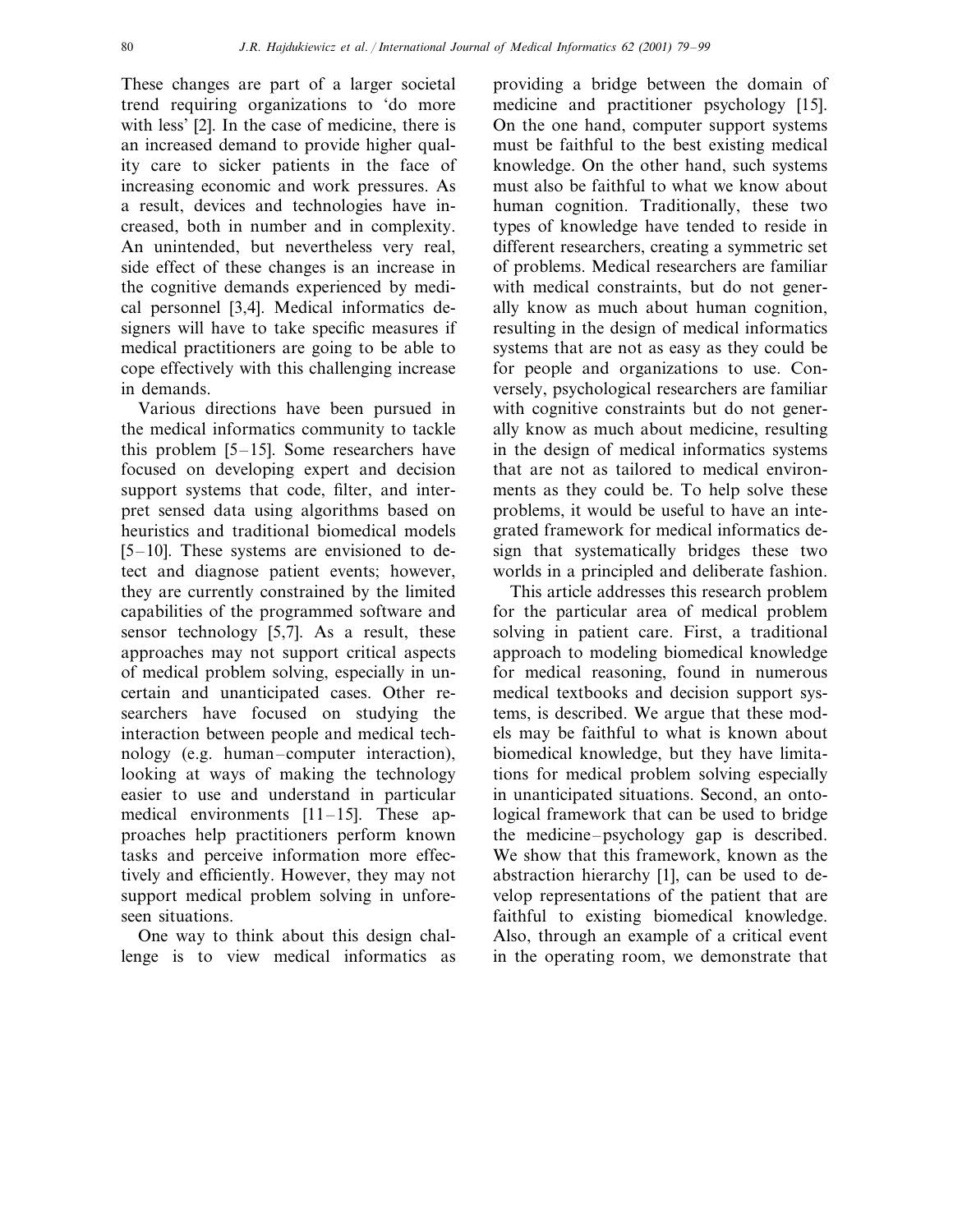this framework can support medical problem solving. Third, we show how these representations can be used as a frame of reference in mapping operating room roles, responsibilities, sensors, and controls. Finally, by developing such representations, we suggest how medical informatics designers can identify information requirements that could be used to develop innovative training programs and human–computer displays.

### **2. Representing biomedical models**

The need for an integrated design framework can be illustrated by examining the ways in which biomedical models have typically been represented (e.g. in medical textbooks and clinical manuals). While these models are faithful to what is known about how the body works, the structure is not very compatible with how people solve problems. This section describes a traditional approach to representing biomedical knowledge and discusses an alternative approach for structuring the same information in a way that is compatible with medical problem solving.

### <sup>2</sup>.1. *Motiation*: *a traditional approach*

Various biomedical models have been created to support medical reasoning and training, and inform the design of medical decision support systems (i.e. information requirements) [5]. A large majority of these models depict a causal and relational web of interacting physiological and process variables. One example of a traditional model is shown in Fig. 1, created from discussions in Sherwood [16], Mohrman and Heller [17], and Gomez [18]. This example shows the physiological factors and relations affecting mean arterial blood pressure.

Consider how this network may be used for medical problem solving in a loss of blood pressure scenario during an operation.



Fig. 1. A traditional approach to modeling biomedical knowledge (adapted from Sherwood [16], Mohrman and Heller [17], and Gomez [18]).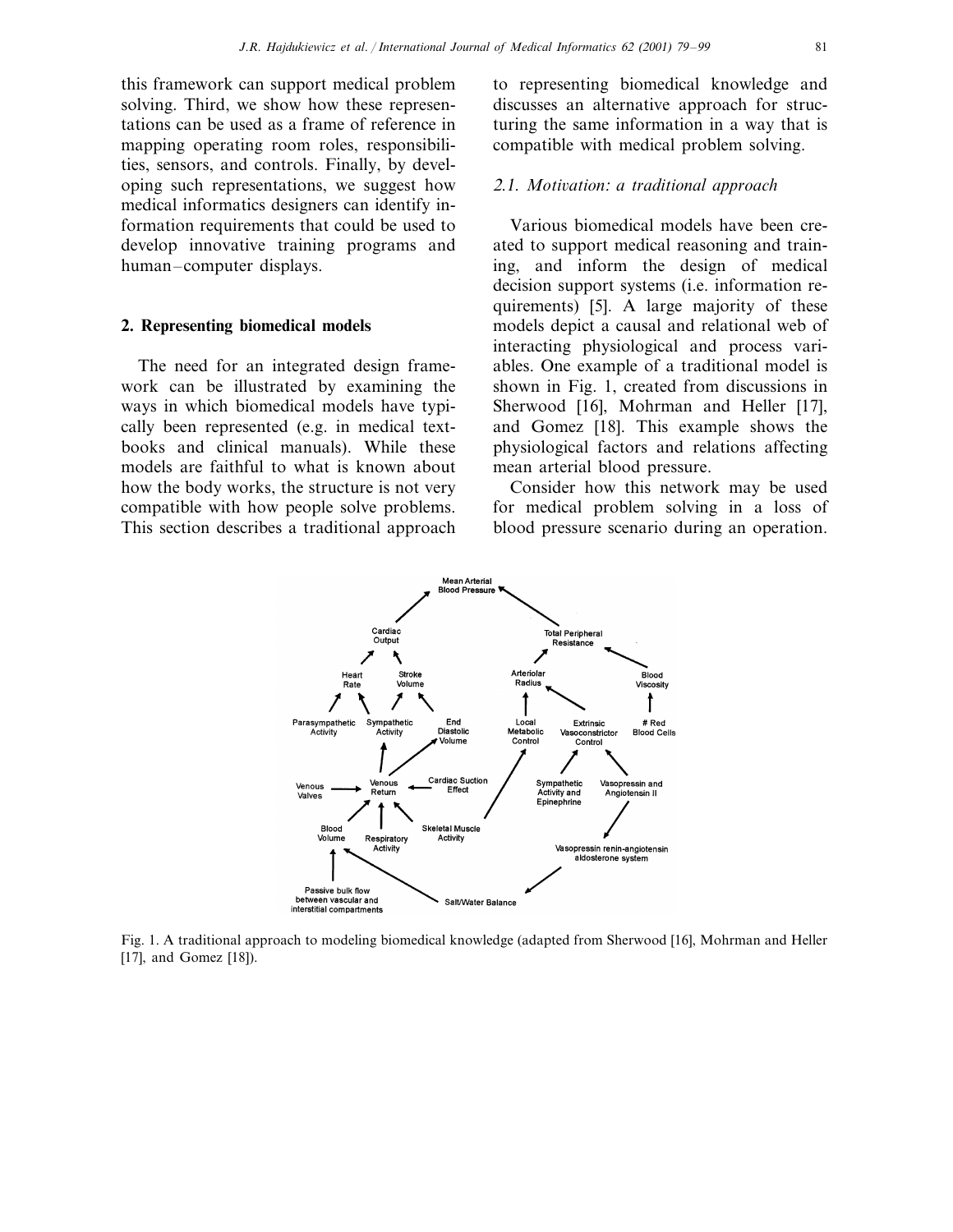The anesthesiologist may look at the electrocardiograph (ECG) waveform to infer heart function (e.g. heart rate). With a slightly increasing heart rate, the physician may initiate an indirect action to stop blood pressure from falling by administering epinephrine. From the diagram, epinephrine acts to constrict the arterioles, resulting in an increase in total peripheral resistance and mean arterial blood pressure. In this case, blood pressure should return to a normal condition.

There are two advantages to such a representation. First, by mapping the factors that affect biomedical processes, one may reason about biological function in a clinical and training setting. Second, these models focus on key determinants or drivers of biological function under typical conditions, thereby providing an indication of the possible impact of an intervention.

There are, however, a number of limitations to this representation as well. First, the flat network representation can become quite complex. As more variables and detail are integrated into this representation, it becomes more difficult to determine the coupled relations and the effect of an intervention. For example, by using this structure to model cardiovascular, respiratory, and nervous system interactions, it becomes harder to diagnose problems. Second, within this structure, the variables and associations can be qualitatively different. For example, arteriolar radius is a physical characteristic whereas circulation is a biological process. To combine these two is to lump together apples and oranges. Third, the relations between elements in the network are not the same. For example, cardiac output is the product of heart rate and stroke volume; however, venous return is affected by, but not the product of, venous valves and respiratory activity. Fourth, the structure does not represent the entire picture in terms of biomedical knowledge, potentially leaving out important factors depending on the context. While the representation focuses on key factors in a normal case, in atypical cases, many other important factors are not mapped. For example, in Fig. 1, the effect of blood loss due to hemorrhaging is not factored in.

In summary, many traditional models of biomedical knowledge can be conceptually muddled, showing different relationships with the same undifferentiated representation. In addition, it becomes harder to reason using these models as more variables are introduced. These models are faithful to biomedical knowledge but can be very complex. As a result, these types of models make it difficult for practitioners to solve problems. These limitations are not generally acknowledged in the medical literature, as the modeling approach is still a standard way of representing biomedical knowledge.

# <sup>2</sup>.2. *The abstraction hierarchy*: *an alternatie approach*

In order to overcome a few of the limitations of this traditional approach to modeling biomedical knowledge, an alternative approach using the abstraction hierarchy (AH) framework [1] to create a work domain model (WDM) of the human body provides an innovative direction. The AH framework provides a useful approach for systematically structuring domain knowledge in a way that is compatible with how people can solve problems. Empirical evidence that supports these benefits of the AH framework is discussed in Rasmussen et al. [19] and Vicente [20] for other complex work environments (e.g. process control, aviation) and for various design purposes (e.g. display design, training, sensor selection). The AH has been shown to support human problem solving by structuring the domain in a goal-relevant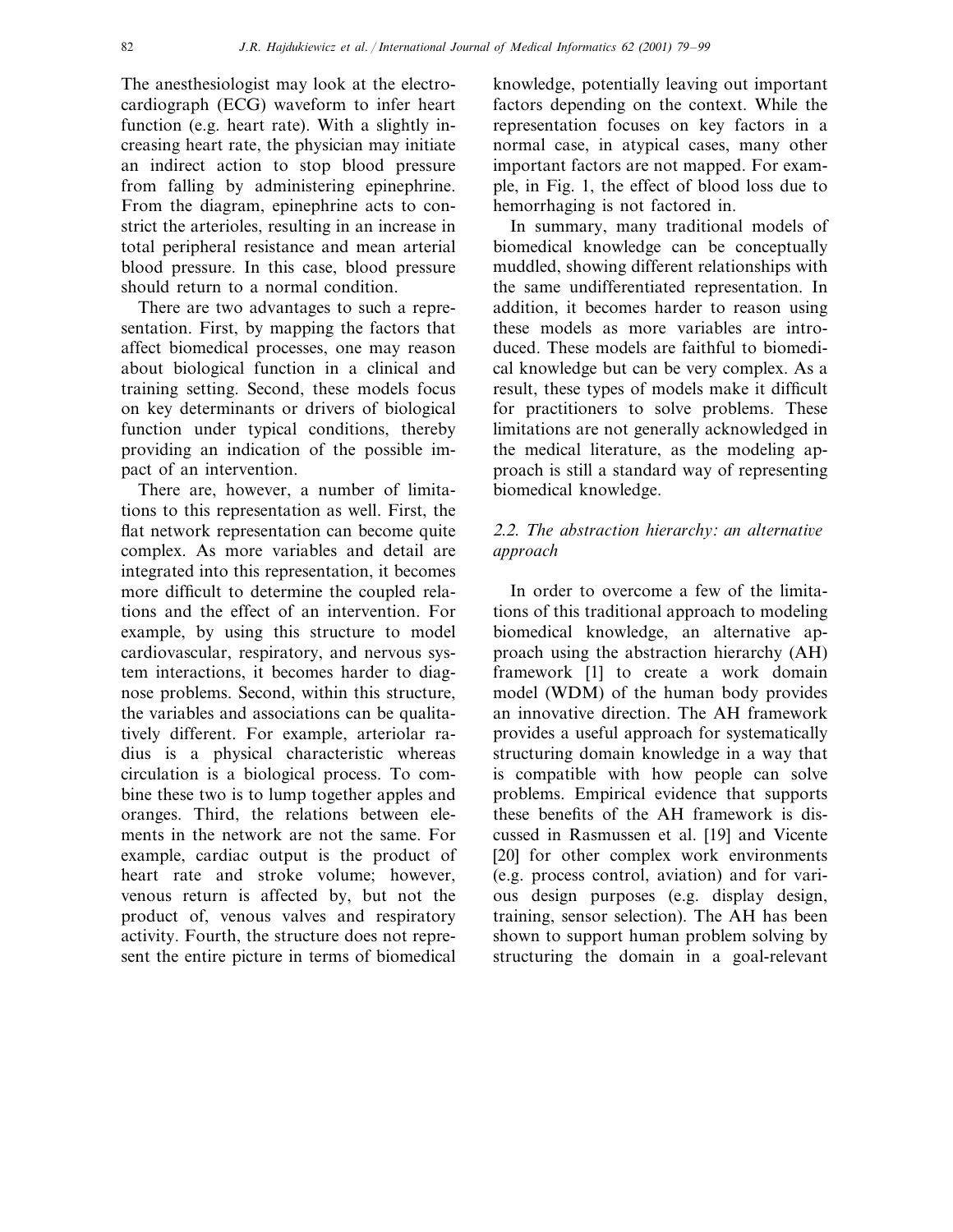

Fig. 2. Creating a work domain model of the human body (i.e. patient) in the operating room.

manner at various levels of function and detail.

Fig. 2 illustrates the process of generating a WDM of the patient (i.e. human body) in an operating room. In this case, the operating room consists of a team of medical personnel (nurses, surgeons, and an anesthesiologist) who interact with each other, the patient, and medical equipment to perform a surgical procedure. A work domain is an aspect or object in this environment that is controlled and, due to its complexity and purpose, can require problem solving by the medical personnel. For example, a work domain could be the patient or a complex medical device (e.g. anesthesia workstation). Here we chose the patient to be the work domain. The AH framework acts as a lens for generating the patient WDM, a functional representation of the problem space. This representation maps higher-level functions of the patient work domain (i.e. purposes) with lower-level action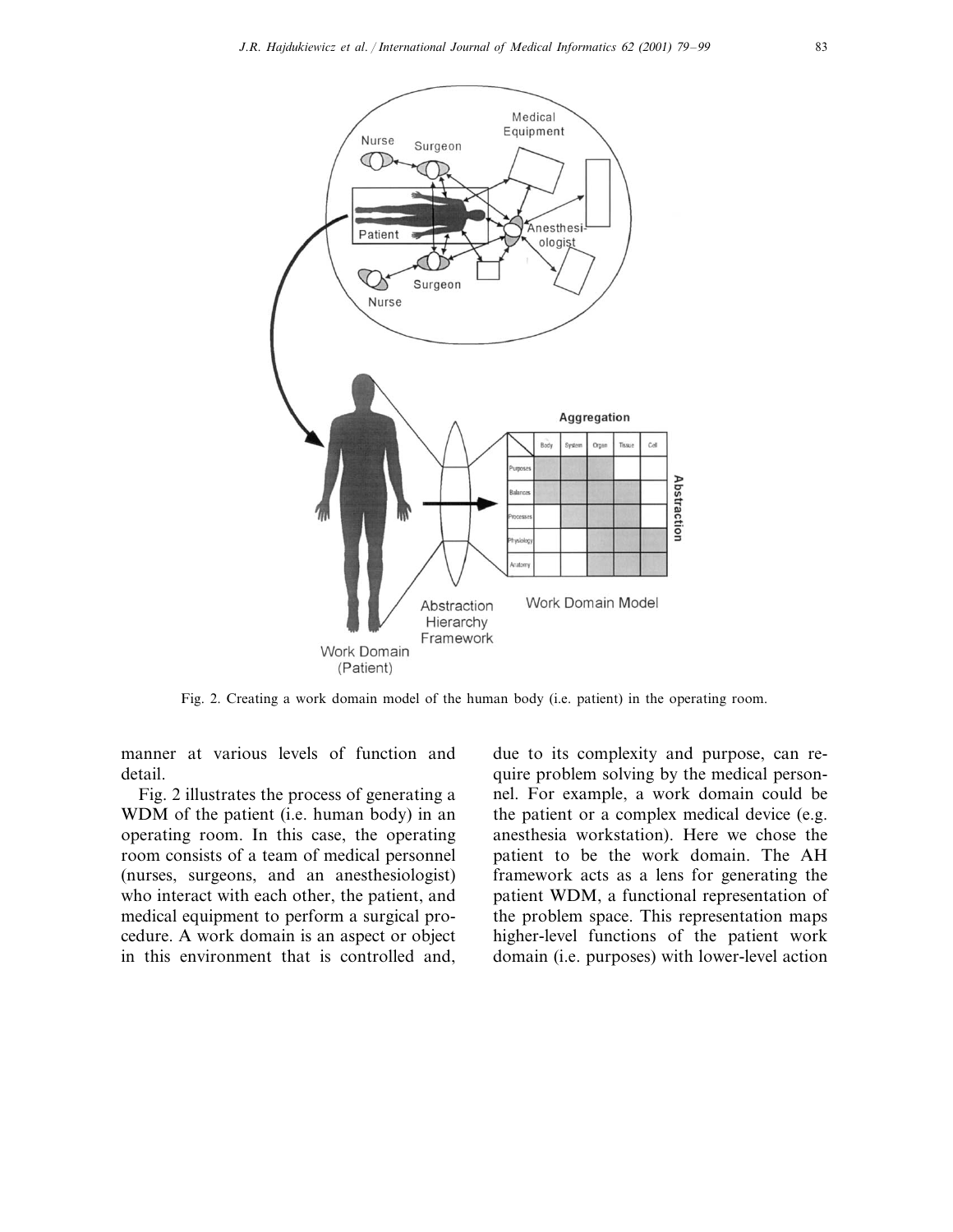opportunities. The patient WDM is divided into different levels of abstraction (AH) and aggregation (part–whole hierarchy–PWH). Each cell in this patient WDM matrix defines a complete and different causal representation of the same patient work domain, uniquely defined by the particular levels of abstraction and aggregation. Next, each dimension is discussed in more detail.

## <sup>2</sup>.2.1. *Abstraction hierarchy* (*AH*)

The AH dimension outlines the various goal-relevant, structural means–ends relations of the human body, with familiar references to medical practice. Each level provides a different 'language', or set of concepts, for modeling the same patient work domain. The lower levels include the anatomical and physiological structures, which represent the available resources and component functions in the body. The higher levels include the purposes of the human body. Changes in configurations of the anatomical structures propagate bottom-up to affect the higherlevel functions. The purposes propagate top– down, providing reasons for lower-level functions. In the following, each level of abstraction is discussed in turn [21,22].

Purposes: This level contains the physiological purposes governing the interaction between the patient and the medical environment. Examples include homeostasis (maintenance of internal environment), adequate perfusion, circulation, oxygenation, ventilation, and circulatory volume.

Balances: This level contains the concepts necessary for setting priorities and allocating resources to the generic physiological processes. Examples include physiological balances in salt/water, oxygen supply/demand, electrolytes, and conservation relationships (e.g. mass, energy and momentum).

Processes: This level contains generic physiological processes that are to be coordinated irrespective of the underlying physiology and component configuration. Examples include circulation, perfusion, oxygenation, ventilation, metabolism, storage, diffusion, osmosis, binding, chemical release, and heat transfer.

Physiology: This level contains the physiological functions available to establish and maintain the processes. Examples include the functioning of organs and other body components. This is also the level where actions can be performed to reconfigure physiological state (e.g. administer a vasodilator to increase blood flow through the arterioles).

Anatomy: This level includes specific anatomical structures. Examples include the location, appearance, form, and material structure of the human heart.

In Fig. 3, the structural means–ends links between the different levels of abstraction are shown for parts of the patient cardiovascular system. The lower levels include the cardiac and circulatory functions necessary to support the higher-level purposes of adequate circulation and blood volume; the higher levels provide reasons for lower level functions.

Problem solving can occur by shifting the mental focus across these levels of abstraction. Information will be required from the AH level currently in the practitioner's mental focus, including the functional structure, state, and what needs to be controlled (i.e. the WHAT). For example, in Fig. 3, the current task may be to control systemic circulation. Information is also required from the AH level above, which indicates the reason of the control decision (i.e. the WHY). For example, in Fig. 3, the reasons for controlling systemic circulation are to support the functions of mass transfer and balance to the organs. Finally, information is required from the AH level below, which indicates the physiological resources available for implementing the decision (i.e. the HOW). For example, in Fig. 3, heart rate, rhythm, and arteriolar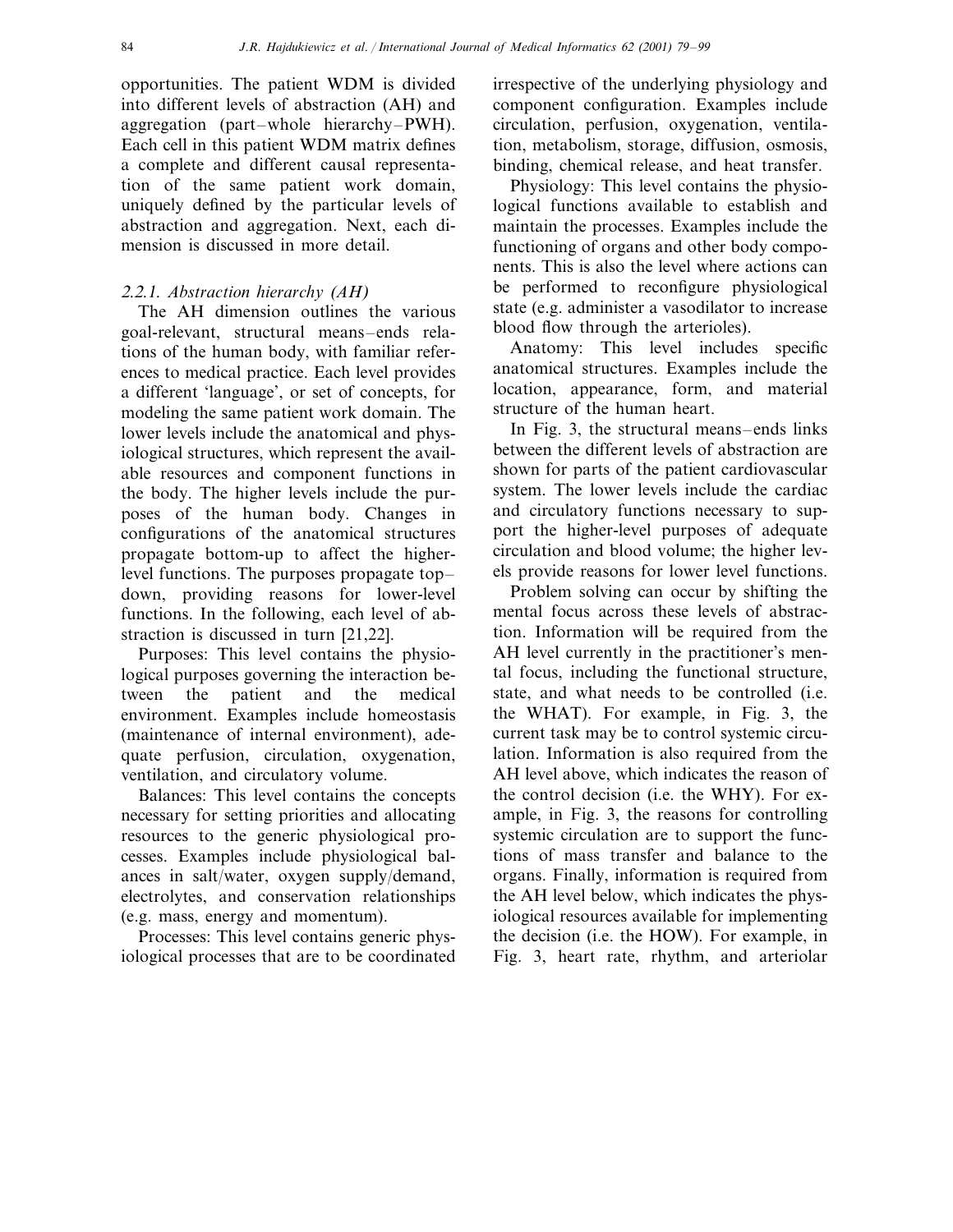radius can be resources to control systemic circulation. As the practitioner's mental focus shifts across levels of abstraction during the problem solving episode, so does the WHY, WHAT, and HOW formulation, like a 'sliding window' that moves up and down [1].

## <sup>2</sup>.2.2. *Part*–*whole hierarchy* (*PWH*)

The PWH dimension outlines the structural organization of the human body, aggregating body components into less detailed objects. This is one method of coping with and managing complexity in a real environment, by changing the span of attention from more detailed to less detailed representations [1]. Components are grouped or 'chunked'

together to form a pyramid structure, with the top representing the whole patient work domain and the bottom representing the component parts.

In aggregating the organization of the body into a part–whole structure, a common method found in the medical informatics literature [23] and medical practice is utilized. The body has been generally organized according to the taxonomy noted below [16,24].

Body: A collection of various organ systems structurally and functionally linked as an entity separate from the physical environment.

System: A collection of organs that perform related functions that interact to accom-



Fig. 3. Partial abstraction hierarchy of the patient cardiovascular system.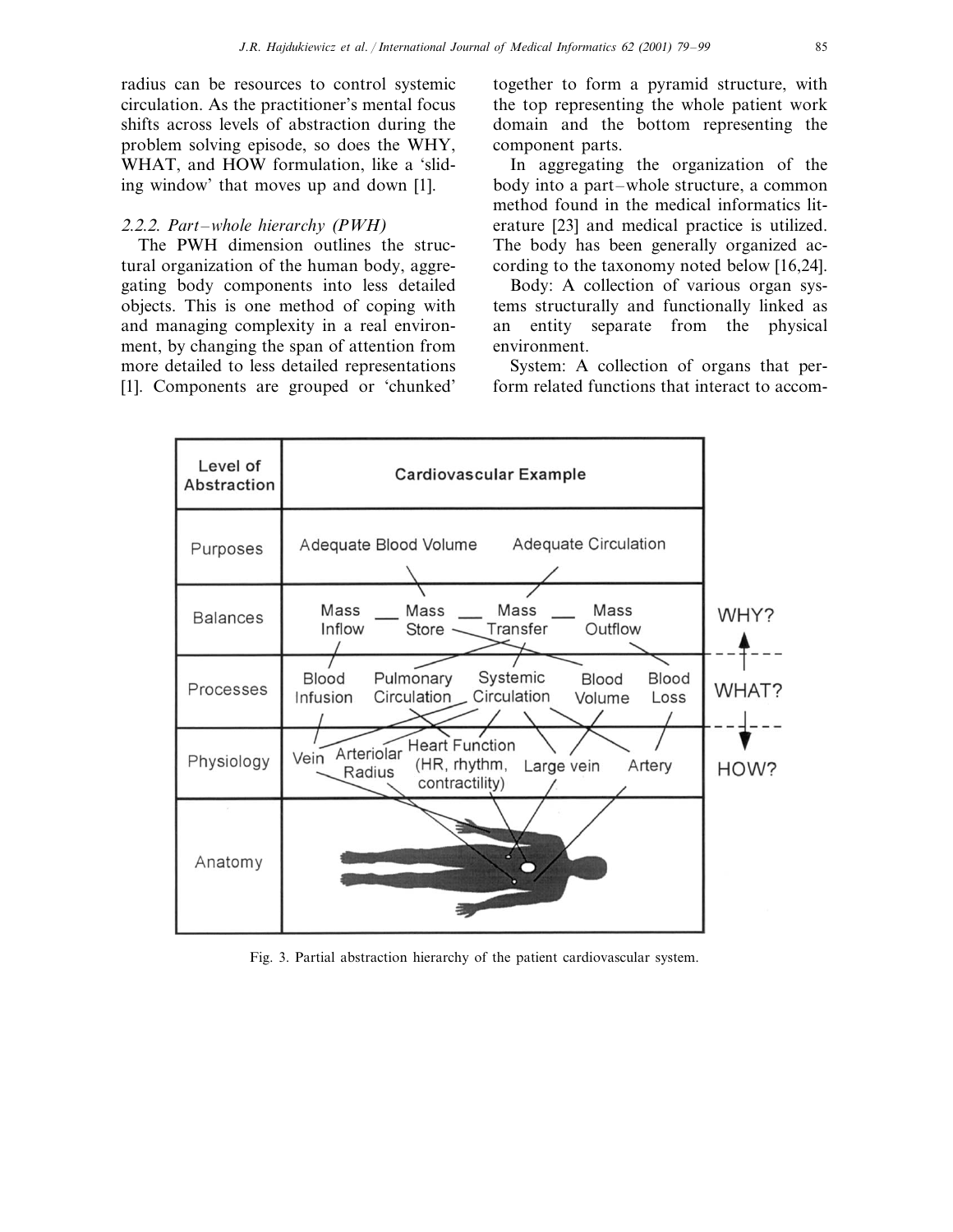plish a common activity that is essential for the survival of the human body.

Organ: Two or more types of primary tissue organized to perform particular functions.

Tissue: A collection of cells of similar structure and function with varying amounts of extracellular material. There are generally four types of primary tissue: muscle, nervous, epithelial, and connective.

Cell: This is the smallest unit capable of carrying out processes associated with life.

Cells are at the bottom of the PWH. These are aggregated up the part–whole structure to form tissues, organs, systems, and finally the whole body.

# 2.2.3. *WDM of the human body — a functional representation of the problem space*

The AH and PWH may be combined into a matrix that defines the WDM (i.e. structure and content). Movement across the map can depict a problem solving path taken by the problem solver through the work domain, on the basis of detail (level of aggregation) and goal-relevant function (level of abstraction) [19]. This path also represents shifts in focus and attention span, as the problem solving evolves dynamically.

Applying these principles to the human body, a WDM combines the AH and PWH dimensions (Fig. 4(a)). To illustrate more detail, a vital system that is monitored and controlled during surgery is presented in Fig. 4(b), the patient cardiovascular system, with its purposes of providing adequate transport and distribution of blood throughout the body (i.e. circulation) and the maintenance of blood volume. Only the system and organ levels of aggregation, with their associated sub-levels, are presented because these levels were determined to be most relevant for the purposes specified. In general, the structure of the human body, as represented by the WDM, is similar from person to person. regardless of the context where work is done (e.g. operating rooms, intensive care units, and outpatient clinics). The difference occurs when specific contexts map onto the WDM and demand different information and control requirements of the structure. Examples from the operating room are discussed later in this article.

As mentioned earlier, each cell in Fig. 4 is a different model of the same patient work domain. Accordingly, within each cell, we find a model consisting of different objects or functions connected by causal relations. Fig. 5 illustrates the causal arrangements for selected parts of the human body that are reasonable to illustrate, given the complexity of the cardiovascular system (i.e. levels of abstraction, balances and processes; levels of aggregation, system, sub-system, organ).

## <sup>2</sup>.2.4. *Patient WDM as a frame of reference for medical problem soling*

The patient WDM can be used as a frame of reference to model and map problem solving behavior in a clinical setting. Fig. 6 illustrates a problem solving trajectory for the onset of a critical event in the operating room. An anesthesiologist's behavior was observed in a high-fidelity simulator, and his actions and verbalizations were first transcribed (Table 1) and then mapped onto the patient WDM [25]. Each numbered node in the diagram refers to a particular patient monitoring or control activity, described in Table 1. For the purposes of this example, only the trajectories related to cardiovascular monitoring and control were considered. In this particular scenario, the patient was undergoing a total knee transplant under spinal anesthesia. The tourniquet was released, resulting in a series of events: hypotension, blood loss, myocardial ischemia, ventricular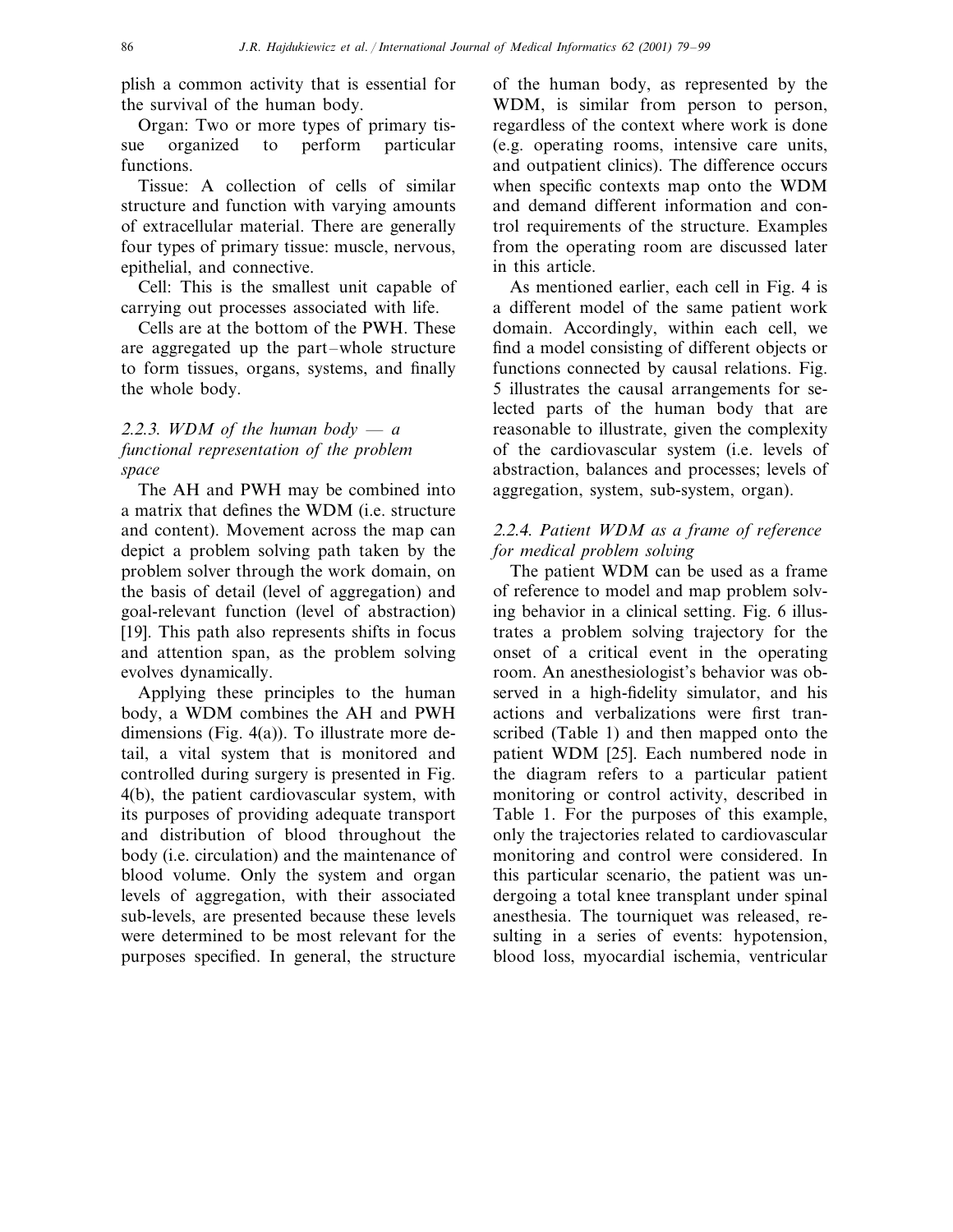

**Level of Aggregation** 

Fig. 4. A work domain model of: (a) the human body; and (b) the cardiovascular system [21]. Reprinted with permission from *Proceedings of the Human Factors and Ergonomics Society* <sup>42</sup>*nd Annual Meeting*\*, 1998. Copyright 1998 by the Human Factors and Ergonomics Society. All rights reserved.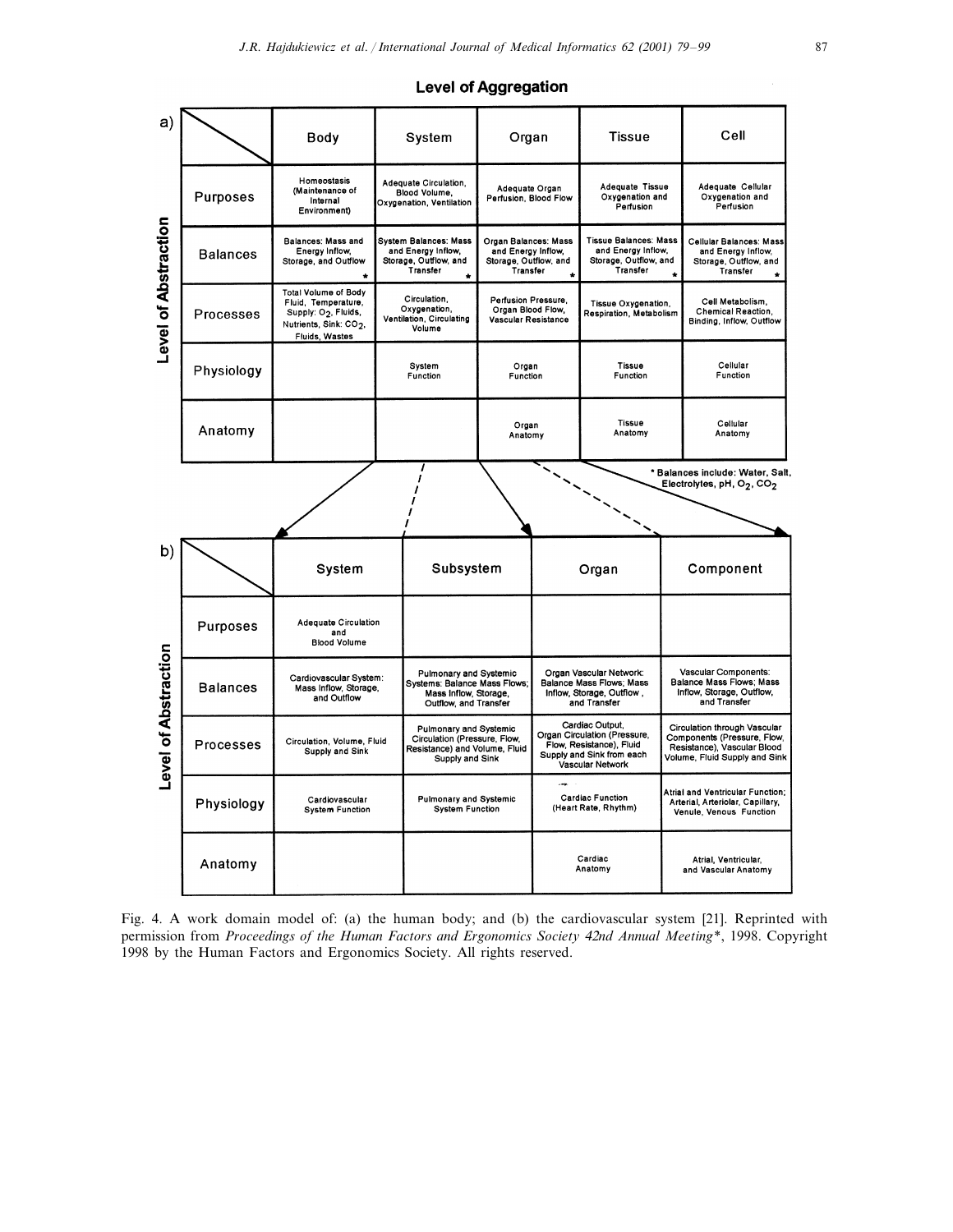

#### **Level of Aggregation**

Fig. 5. A causal representation of the work domain of the human body at a particular level of abstraction and aggregation [25]. Reprinted with permission of the author.

tachycardia, fibrillation, and finally cardiac arrest. During the critical event, the anesthesiologist sampled the monitors for patient variables, interacted with the surgeon during blood loss, and performed interventions as the situation progressed.

Using the patient WDM, three observations were noticed about the anesthesiologist's trajectory during the simulator session. First, the problem solving route taken during the simulation was cyclical, generally moving between the higher levels and lower levels of abstraction and aggregation. In the scenario, the cycles corresponded to the anesthesiologist verifying information and monitoring the

progress of the interventions initiated. Second, the problem solving trajectory expanded to include more levels of abstraction and aggregation as the critical event was occurring, and contracted as the patient condition became more evident. Third, many trajectory nodes were at the lower levels of abstraction. This behavior was primarily the result of limited access to the patient work domain with the majority of available monitored variables at the physiology and processes levels of abstraction, and organ level of aggregation. It is important to note that this trajectory is specific to the medical scenario utilized. In order to determine any general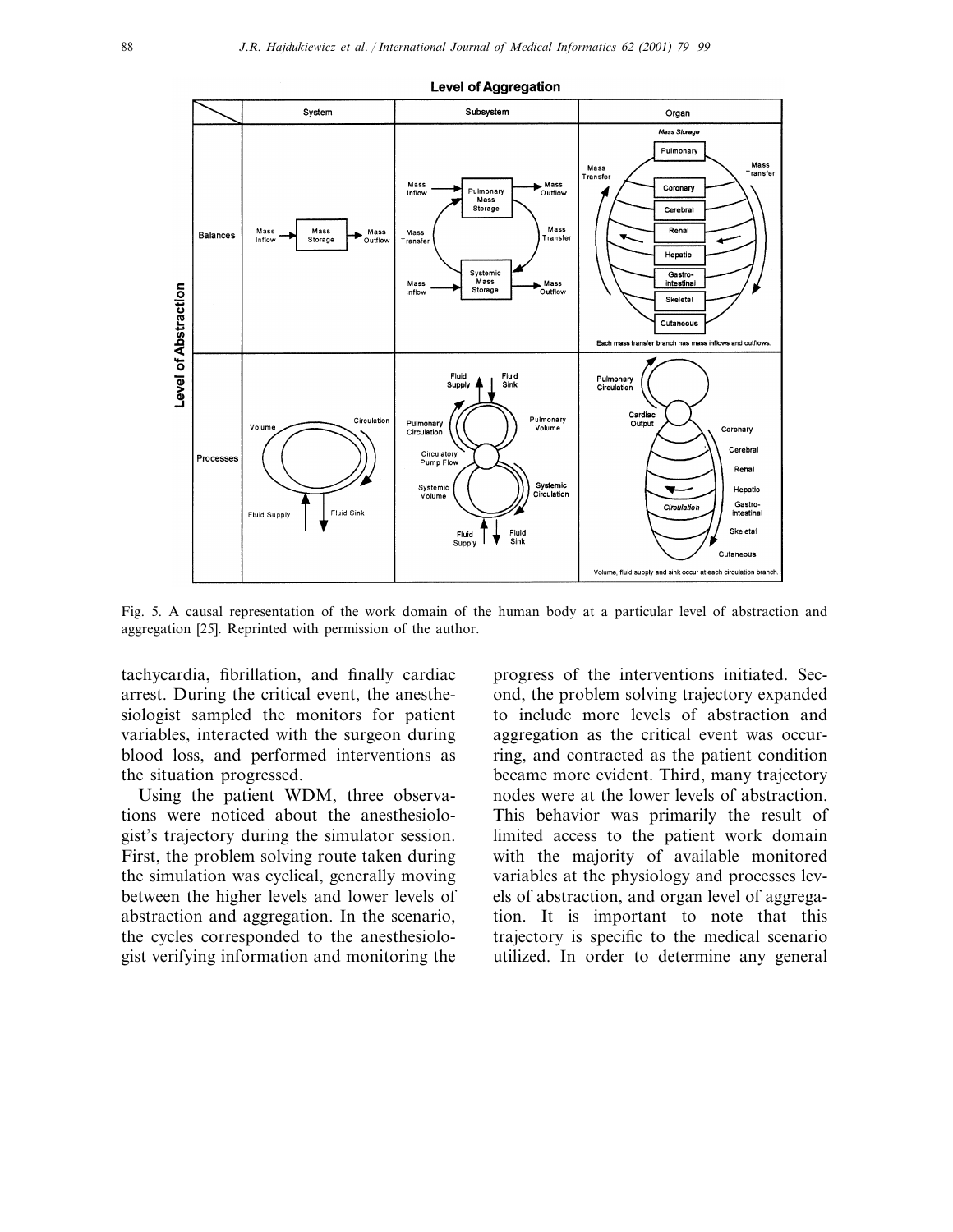conclusions regarding the behavior of anesthesiologists in the operating room, additional studies are required.

However, this example demonstrates the potential usefulness of the patient WDM for supporting medical problem solving. First, the framework supports reasoning when dealing with unanticipated events by providing the necessary structural constraints for proper biological function. Because specific scenarios, events, actions, or procedures are not modeled, this approach is inherently tailored to systems that can change (expectedly or unexpectedly) and are adaptive, as demonstrated in Fig. 6. Second, the framework provides a psychologically relevant basis for problem solving by providing a goal-relevant model of the patient work domain [1]. The AH is a complete functional map of the human body at different levels of abstraction and aggregation. One may think about the

human body in terms of its purpose and low level of detail, or in terms of the physical characteristics of physiological components at a high level of detail. As shown in Fig. 6, problem solving can be seen as reasoning through this map (between the top-left and bottom-right cells) as one monitors or controls the patient's state. Thus, the AH framework provides a useful approach for systematically structuring biomedical knowledge in a way that is compatible with practitioners' problem solving processes.

## <sup>2</sup>.3. *Comparing the traditional approach with the abstraction hierarchy approach*

The WDM of the human body developed using the AH framework (Figs.  $2-5$ ) may be compared with causal and relational diagrams of the human body using a traditional modeling approach (Fig. 1). First, the causal



**Level of Aggregation** 

Fig. 6. Mapping problem solving behavior onto the patient work domain model during a surgical procedure.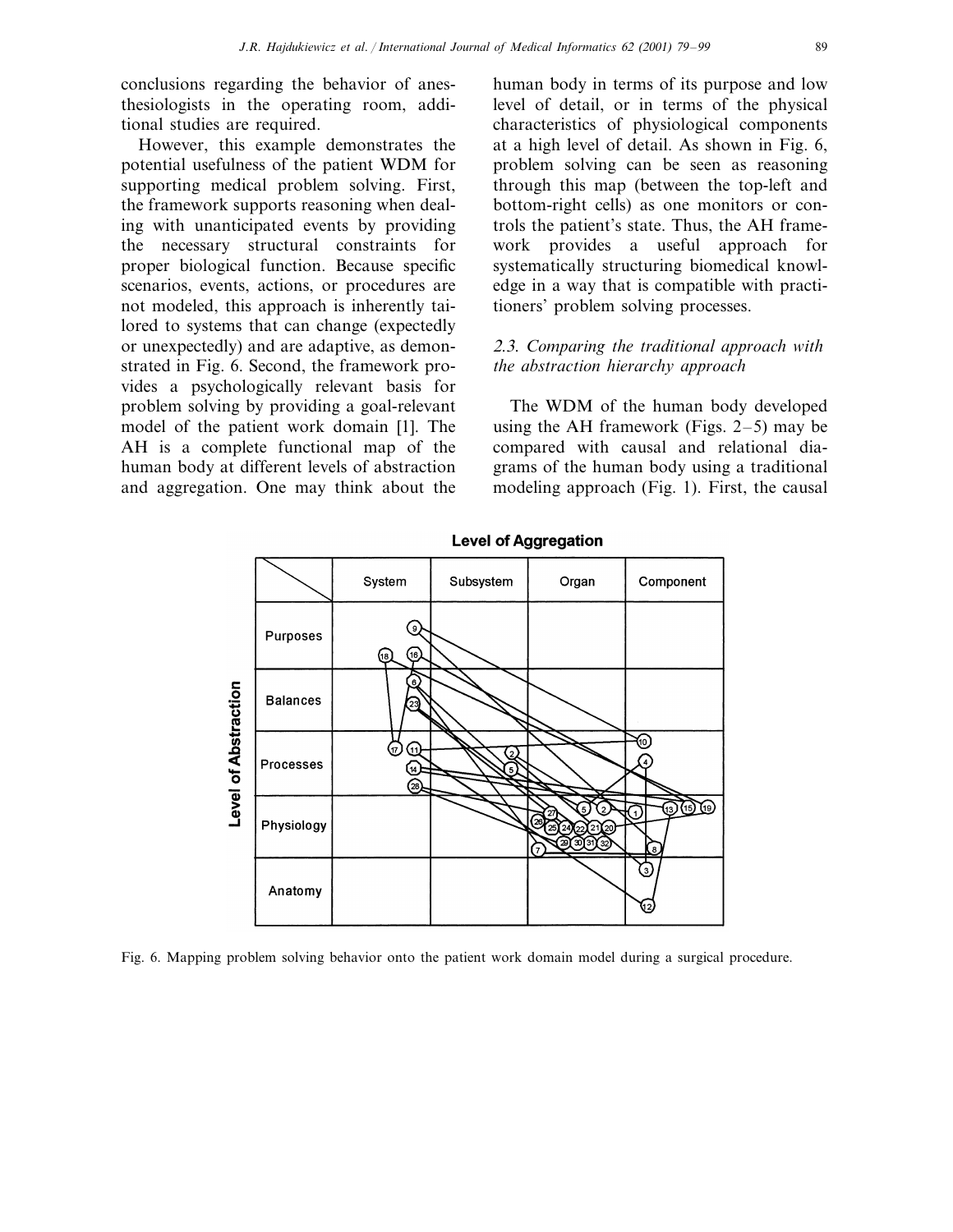| Transcription of reasoning trajectory in Fig. 6 (adapted from $[25]$ ) <sup>a</sup> |                                                                                                                           |                                                                                                                                                                                                                                                |  |  |
|-------------------------------------------------------------------------------------|---------------------------------------------------------------------------------------------------------------------------|------------------------------------------------------------------------------------------------------------------------------------------------------------------------------------------------------------------------------------------------|--|--|
| No.                                                                                 | Patient Variables [HR, BP, SaO <sub>2</sub> ] & Status,<br><b>Environment Description</b>                                 | Verbal comments                                                                                                                                                                                                                                |  |  |
| 1.                                                                                  | [86, 139/89, 97] Normal<br>A asks S about procedure status. S starts to release $S \rightarrow A$ : 'Yes.'<br>tourniquet. | $A \rightarrow S$ : 'So are you about to release the tourniquet?'                                                                                                                                                                              |  |  |
| 2.                                                                                  | [86, 139/89, 97] Normal<br>A records patient variables on chart.                                                          |                                                                                                                                                                                                                                                |  |  |
| 3.                                                                                  | [87, 124/75, 97] BP dropping<br>A queries S about bleeding. S looks at surgical<br>field.                                 | $A \rightarrow S$ : 'How's it looking down there? Any<br>bleeding?                                                                                                                                                                             |  |  |
| 4.                                                                                  | [87, 124/75, 97] BP dropping<br>S replies that there is not much bleeding.                                                | $S \rightarrow A$ : 'No real bleeding, just a little bit, not much.<br>It's under control.'                                                                                                                                                    |  |  |
| 5.                                                                                  | [92, 119/74, 97] Minor Hypotension<br>A scans patient monitors.                                                           |                                                                                                                                                                                                                                                |  |  |
| 6.                                                                                  | [95, 116/73, 97] Minor Hypotension                                                                                        | $A \rightarrow S$ : 'How much blood do you think you've<br>lost?                                                                                                                                                                               |  |  |
|                                                                                     | A asks S about blood loss.                                                                                                | $S \rightarrow A$ : 'About 100 so far.'                                                                                                                                                                                                        |  |  |
| 7.                                                                                  | $[100, 113/72, 97]$ Minor Hypotension<br>A scans patient monitors.                                                        | A: 'Starting to get a little tachycardic here.'                                                                                                                                                                                                |  |  |
| 8.                                                                                  | [105, 108/71, 97] Hypotension<br>A increases IV flow.                                                                     | A: 'I'm going to increase the IV for the moment,<br>it's wide open.'                                                                                                                                                                           |  |  |
| 9.                                                                                  | [105, 108/71, 97] Hypotension<br>A checks with P.                                                                         | $A \rightarrow P$ : 'How are you doing P?'<br>$P \rightarrow A$ : 'I feel nauseated.'                                                                                                                                                          |  |  |
| 10.                                                                                 | [130, 78/69, 97] Major Hypotension<br>A asks S about blood loss again. A twists P's<br>head, as P becomes sick.           | $A \rightarrow S$ : 'Are you sure you're  what's your bleeding<br>like down there?'<br>$S \rightarrow A$ : 'It's almost all done, no problem at all.'<br>$P \rightarrow A$ : 'Oh, I think I'm going to throw up.'<br>$A \rightarrow P$ : 'OK.' |  |  |
| 11.                                                                                 | [162, 77/67, 97] Major Hypotension<br>A asks S about blood loss again.                                                    | $A \rightarrow S$ : 'We're into some major hypotension here.<br>Are you sure you're not bleeding?'                                                                                                                                             |  |  |
| 12.                                                                                 | [162, 77/67, 97] Major Hypotension<br>S verifies there is minimal blood loss.                                             | $S \rightarrow A$ : 'Trust me, I'm looking at the wound, I<br>don't see a lot of blood.'                                                                                                                                                       |  |  |
| 13.                                                                                 | [162, 80/60, 97] Major Hypotension<br>A is squeezing fluid through IV.                                                    | $A \rightarrow S$ : 'I'm squeezing fluid here.'<br>$S \rightarrow A$ : 'What's going on?'                                                                                                                                                      |  |  |
| 14.                                                                                 | [162, 80/60, 97] Major Hypotension<br>A informs S of the patient's status.                                                | $A \rightarrow S$ : 'He's quite hypotensive. HR is way up. I<br>haven't done anything at the moment.'                                                                                                                                          |  |  |

# Table 1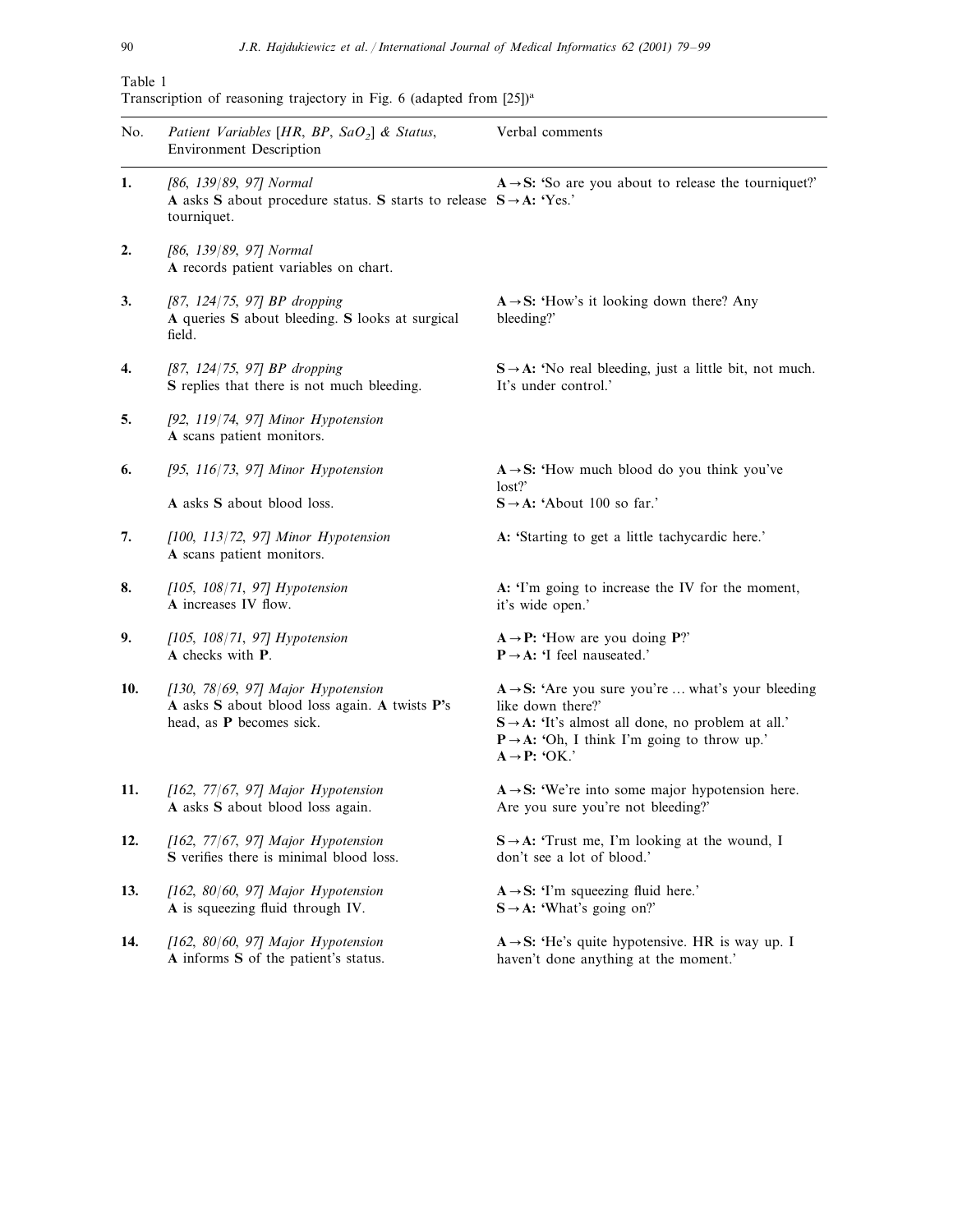Table 1 (*Continued*)

| No. | Patient Variables [HR, BP, SaO <sub>2</sub> ] & Status,<br><b>Environment Description</b>                                                                                                  | Verbal comments                                                                                                                                                                                                                                      |
|-----|--------------------------------------------------------------------------------------------------------------------------------------------------------------------------------------------|------------------------------------------------------------------------------------------------------------------------------------------------------------------------------------------------------------------------------------------------------|
| 15. | [162, 81/60, 97] Major Hypotension<br>A puts in drug connection to IV.A squeezes fluid in $A \rightarrow S$ : 'OK, can you put it back up?'<br>IV and instructs $N$ to turn up tourniquet. | $S \rightarrow A$ : 'We took the tourniquet down.'<br>A: 'I'm going to give him 5mg of ephedrine.'<br>$S \rightarrow A$ : 'I have no control over tourniquet.'<br>$A \rightarrow N$ : 'N could you turn up the tourniquet?'<br>A: 'I'm squeezing in' |
| 16. | [158, 86/65, 97] Major Hypotension<br>A takes stethoscope to P's chest, while asking N to<br>check for blood supplies.                                                                     | $P \rightarrow A$ : 'I'm sick to my stomach.'<br>$A \rightarrow P$ : 'OK.'<br>$A \rightarrow N$ : 'N, do have any blood in the fridge? We<br>probably will need some.'<br>$N \rightarrow A$ : 'I'll check.'                                          |
| 17. | [150, 101/77, 97] Major Hypotension<br>S inquires on status.                                                                                                                               | $S \rightarrow A$ : 'What seems to be the problem there?'<br>$A \rightarrow S$ : 'He's looking to me to be a bit hypotensive.<br>He's getting a little better. Certainly his coronary<br>artery disease does not like what we've done.'              |
| 18. | [136, 107/80, 97] Hypotension<br>A squeezes IV fluid and asks N for blood.                                                                                                                 | $A \rightarrow N$ : 'Can you order 4 units of packed cells? I'm<br>squeezing fluid.'                                                                                                                                                                 |
| 19. | [130, 104/83, 97] Ventricular Tachycardia<br>A scans patient monitor, recognizes heart state shift<br>to ventricular tachycardia, and recognizes he needs<br>help.                         | A: 'OK now we have ventricular tachycardia. I'm<br>going to need some help at this point.'                                                                                                                                                           |
| 20. | [176, 98/80, 97] Ventricular Tachycardia<br>A adjusts anesthesia machine and instructs N to get door.'<br>Ah. A places oxygen mask on P to oxygenate<br>organs.                            | $A \rightarrow N$ : 'Can you get me some help. Dr. Ah is next<br>$A \rightarrow P$ : 'Here's some oxygen to breath.'<br>$A \rightarrow N$ : 'Can you get Dr. Ah quickly?                                                                             |
| 21. | [176, 10/10, -] Fibrillation, Cardiac Arrest<br>A notices P is in cardiac arrest and asks S to<br>perform CPR.                                                                             | A: 'Oh, this is interesting. OK, we have cardiac<br>arrest.'<br>$A \rightarrow S$ : 'Can you start CPR?'                                                                                                                                             |
| 22. | [43, 88/68, 97] Cardiac Arrest<br>S starts compressions.                                                                                                                                   |                                                                                                                                                                                                                                                      |
| 23. | [43, 88/68, 97] Cardiac Arrest<br>S inquires on problems.                                                                                                                                  | $S \rightarrow A$ : 'What happened? Everything looked fine.<br>Blood loss was 150 tops. Did you give the<br>antibiotics?'                                                                                                                            |
| 24. | $[43, 88/68, 97]$ Cardiac Arrest<br>A informs surgeon of anesthesia status.                                                                                                                | $A \rightarrow S$ : 'No, I didn't even give the antibiotics. Chest<br>was clear when I listened to it.'                                                                                                                                              |
| 25. | [98, 99/63, 97] Cardiac Arrest<br>Ah comes in. A keeps oxygen mask on P and<br>explains situation to Ah.                                                                                   | $A \rightarrow Ah$ : 'Cardiac arrest here. I think it was<br>precipitated by blood loss, but he's got underlying<br>coronary artery disease.'                                                                                                        |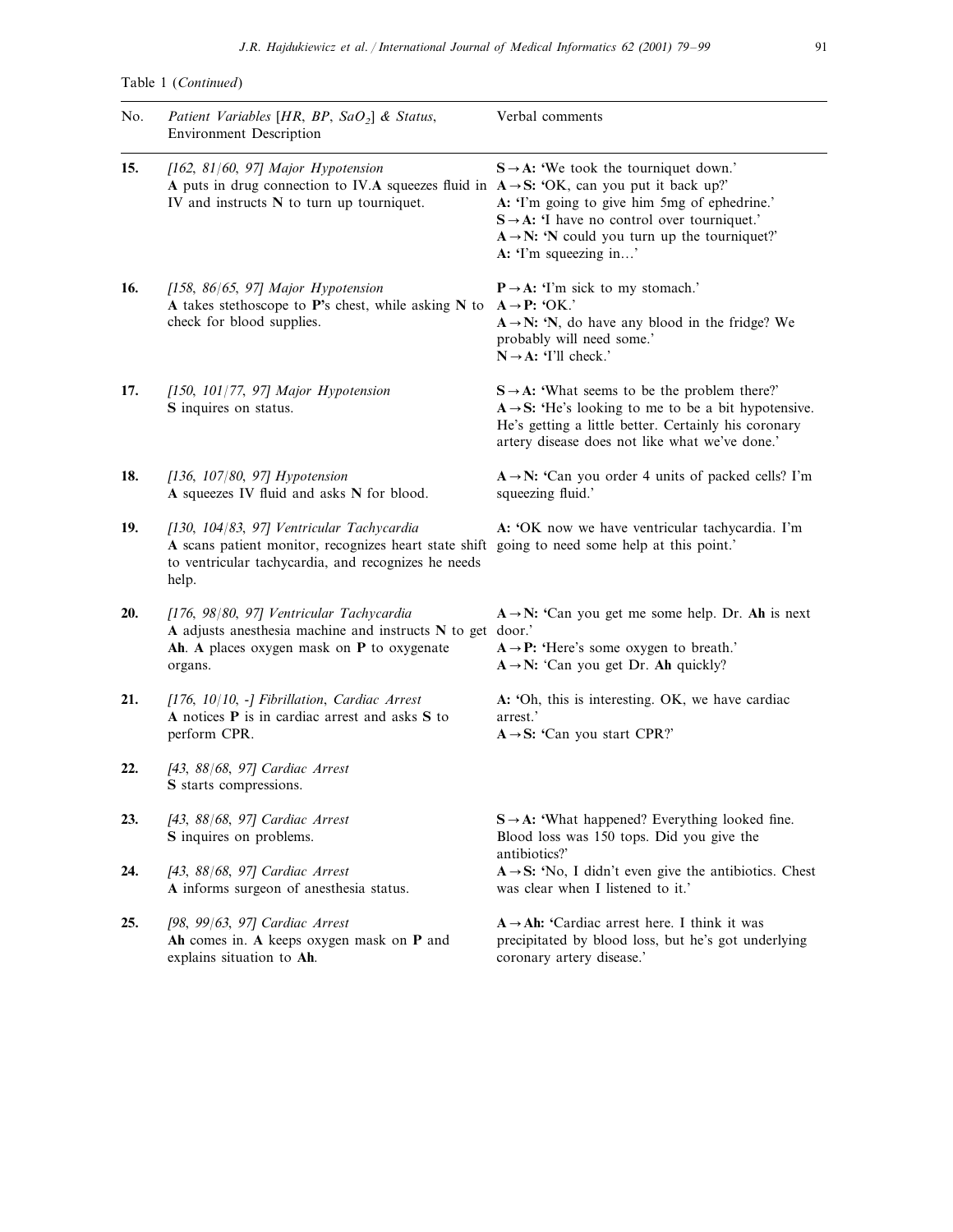Table 1 (*Continued*)

| No. | Patient Variables [HR, BP, SaO <sub>2</sub> ] & Status,<br><b>Environment Description</b>                                                                          | Verbal comments                                                                                                                      |
|-----|--------------------------------------------------------------------------------------------------------------------------------------------------------------------|--------------------------------------------------------------------------------------------------------------------------------------|
| 26. | [92, 93/69, 97] Cardiac Arrest<br>A instructs $Ah$ to administer drug and $N$ to get<br>crash cart.                                                                | $A \rightarrow Ah$ : 'I was wondering if you can give him some<br>lidocane.'<br>$A \rightarrow N$ : 'N, can you get the crash cart?' |
| 27. | [92, 104/69, 97] Cardiac Arrest<br>Ah verified dose with A and puts in lidocane<br>through IV.                                                                     | $Ah \rightarrow A$ : 'What do you want — 100 mg?'<br>$A \rightarrow Ah: '100 mg.'$                                                   |
| 28. | [0, 120/75, 97] Cardiac Arrest<br>A notices IV running out and Ah puts another bag<br>on.                                                                          | $A \rightarrow Ah$ : 'I will need some more IV fluid.'                                                                               |
| 29. | [0, 122/71, 97] Cardiac Arrest<br>Ah notes the lidocane is in P. A asks to stop CPR<br>and check P's rhythm.                                                       | $Ah \rightarrow A$ : 'Lidocane is in.'<br>$A \rightarrow S$ : 'OK, could you stop CPR and see what the<br>rhythm looks like.'        |
| 30. | $[102, 17/14, -]$ Cardiac Arrest<br>A checks monitor to see if there is sinus rhythm,<br>and none found. A asks someone to defibrillate <b>P</b> .                 | A: 'OK, could we defibrillate him?'<br>$A \rightarrow N$ : 'N are you certified to defibrillate?'                                    |
| 31. | [98, 192/21, 97] Sinus Rhythm<br>Ah defibrillates $P - \sinus r$ hythm.                                                                                            | A: 'We have sinus rhythm back and we have a<br>pulse.'                                                                               |
| 32. | [158, 234/158, 97] Sinus Rhythm<br>A instructs Ah to start lidocane drip. A notices P is A: 'Oh he's starting to breath spontaneously now.'<br>starting to breath. | $A \rightarrow Ah$ : 'OK Ah, can you set up a lidocane drip.'                                                                        |

<sup>a</sup> No., identification number used in Fig. 2; HR, heart rate; BP, arterial blood pressure; SaO<sub>2</sub>, blood oxygen saturation; CPR, cardiopulmonary resuscitation; IV, intravenous; **A,** Anesthesiologist; **S,** Surgeon; **N,** Nurse; **Ah,** Assistant Anesthesiologist.

and relational network diagrams generally mix different levels of abstraction and aggregation into one representation. For example, in Fig. 1 lower levels of abstraction and aggregation (e.g. arteriolar radius and venous valves) are intertwined with higher levels of representation (e.g. salt/water balance). In contrast, the WDM explicitly structures the human body with different stratified representations using three types of links: means– ends, part–whole, and causal. Causal relations using the AH framework are specific to a particular level of abstraction and aggregation. Second, the WDM is organized based on goal-relevant function. In contrast, the causal and relational diagrams are generally not segregated by function, and incorporate control activity affecting behavior. Third, the causal and relational diagrams mix behavior with structure (e.g. sympathetic activity affecting heart rate). The WDM does not include behavior, but provides possibilities and constraints for action.

These differences have implications for medical problem solving. First, by modeling the patient in a goal-relevant manner, one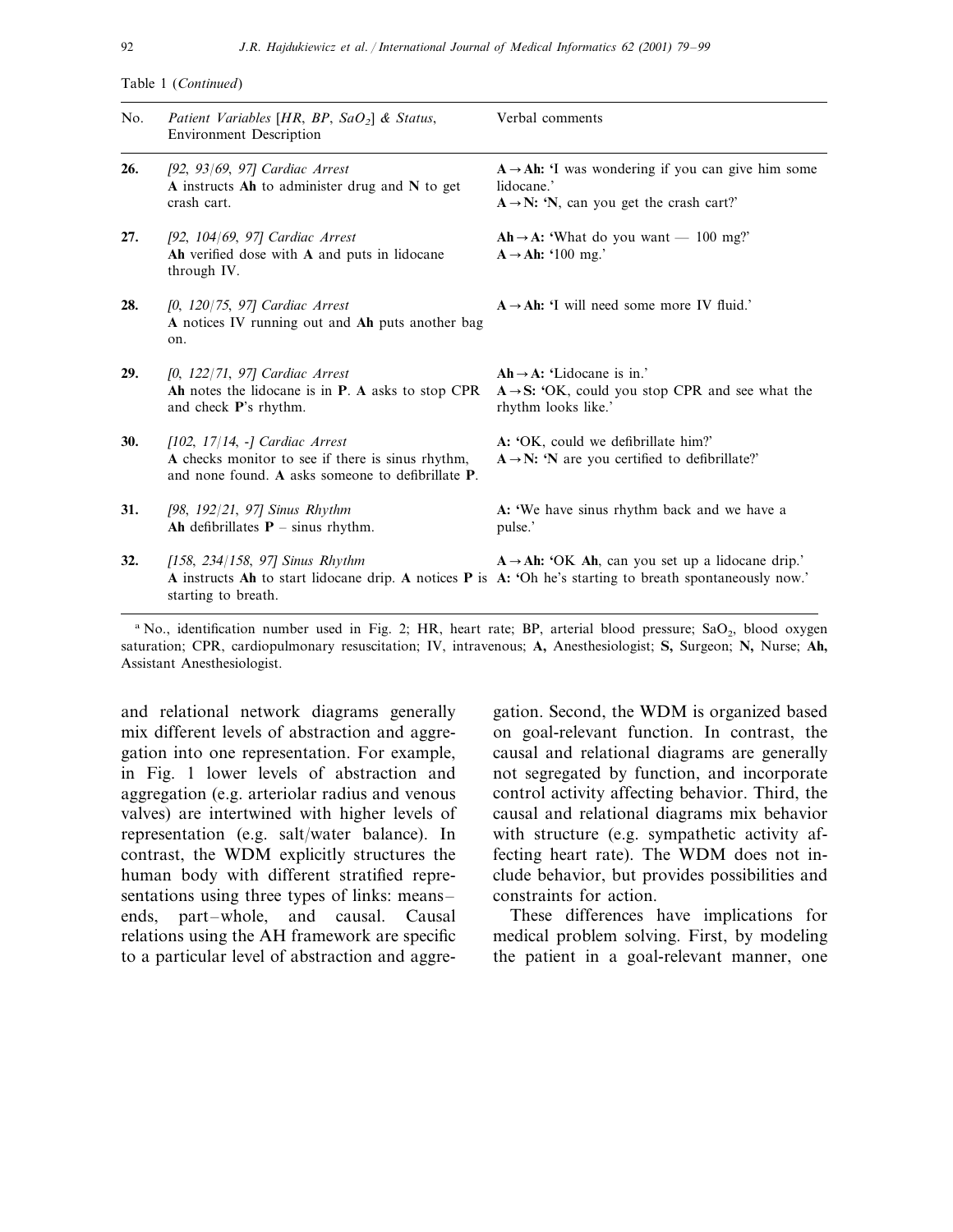may reason about the patient's condition and perceive intervention opportunities more easily, especially in unanticipated situations. Second, by explicitly structuring the patient using structural means–ends, part–whole, and causal links, one may navigate in this problem space more easily by choosing the appropriate level of focus and span of attention as required [19].

## **3. Using the WDM for integrated medical informatics design**

In this section, we discuss how the patient WDM could be used for systems design in real medical settings. These discussions are based on field and high-fidelity simulator studies conducted in the operating room [25].

### 3.1. *Practitioner roles and responsibilities*

The WDM can be used as a shared frame of reference illustrating the relative areas of responsibility, and thus information needs, for various medical personnel. Practitioners work individually or in teams to treat patients in different medical settings. For example, during an operation, the patient is monitored and controlled by medical teams, who have varying goals, objectives, and obligations. The personnel have responsibilities that focus their attention to various parts of the patient work domain. To illustrate this concept, Fig. 7 depicts two main areas of responsibility in the operating room: the surgical aspect and the supporting anesthesia.

The surgical team concentrates primarily on the lower levels of abstraction and at the



Fig. 7. Allocating team responsibilities onto the patient work domain model [25]. Reprinted with permission of the author.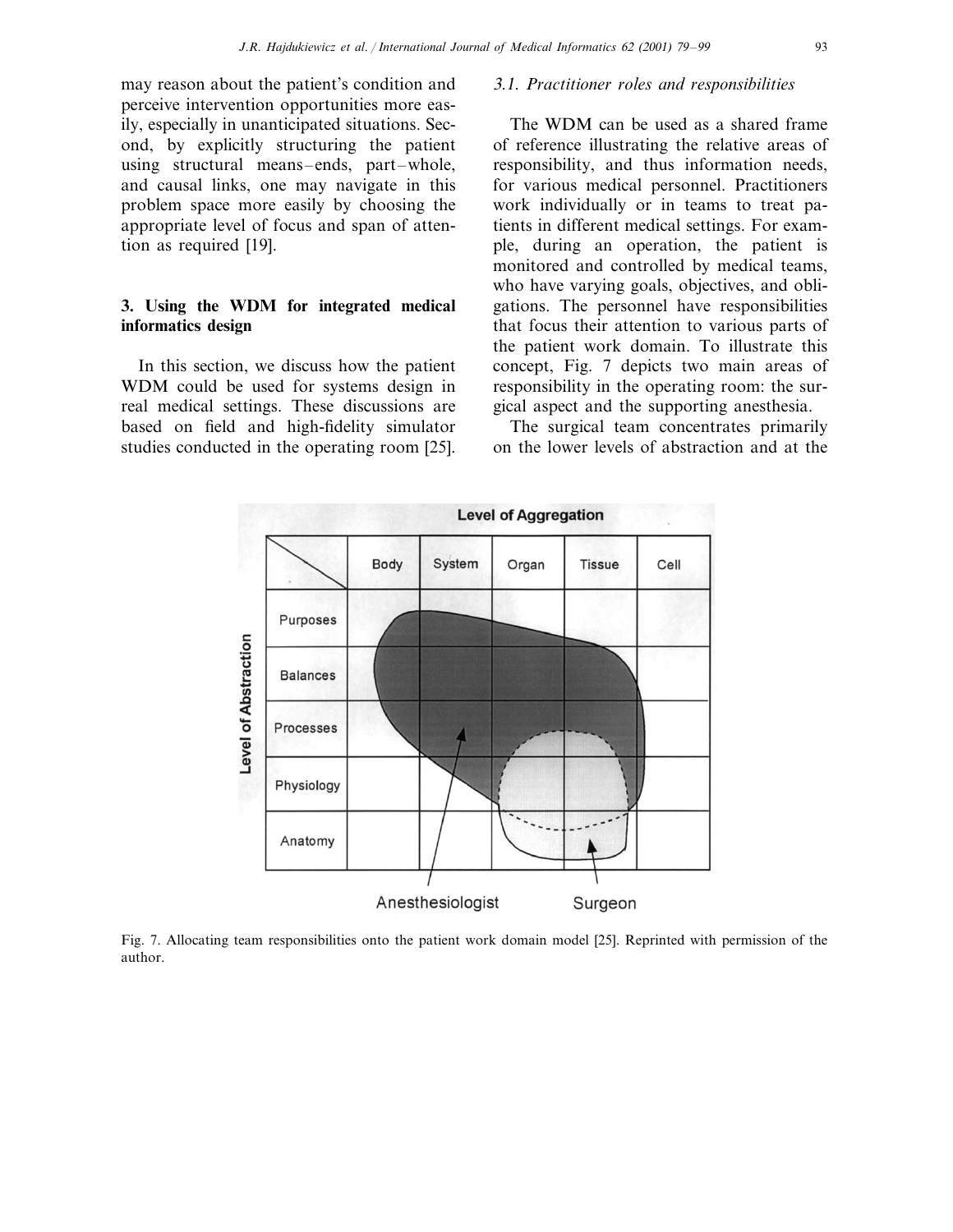

**Level of Aggregation** 

Fig. 8. Mapping operating room sensors onto the patient work domain model.

organ and tissue aggregation levels during the operation (e.g. modifying the patient's current anatomical structure to meet particular surgical goals). The anesthesiologist and anesthesia assistants generally concentrate at the higher levels of abstraction and a broader range of aggregation levels, ensuring patient safety during the operation. The allocation regions on the patient work domain can overlap, requiring the sharing of information regarding planned events, complications, and outcomes, important in formulating goals and coordinating tasks.

These allocation regions will vary for different medical settings. For example, in planning the surgery, both the anesthesiologist and surgeon determine how fit the patient is. This can involve problem solving at all levels in the patient WDM by both practitioners. However, once roles and allocation regions have been determined, information and control requirements (as defined by the patient work domain variables) for each team member emerge. These differing requirements have implications for the design of medical informatics systems that are integrated, yet tailored to different roles and responsibilities.

### 3.2. *Sensors and controls*

The patient WDM can also be used as a frame of reference for defining sensors and controls in a medical setting.

### 3.2.1. *Monitoring patient state with sensors*

In monitoring, information regarding the patient's status is incomplete and uncertain with respect to different levels in the patient WDM. Only a few variables can be sensed (e.g. ECG waveform, heart rate, blood pressure, blood oxygen saturation, patient's pulse, and skin colour). In addition, practitioners generally cannot see the underlying structures of the patient. Indirect measures,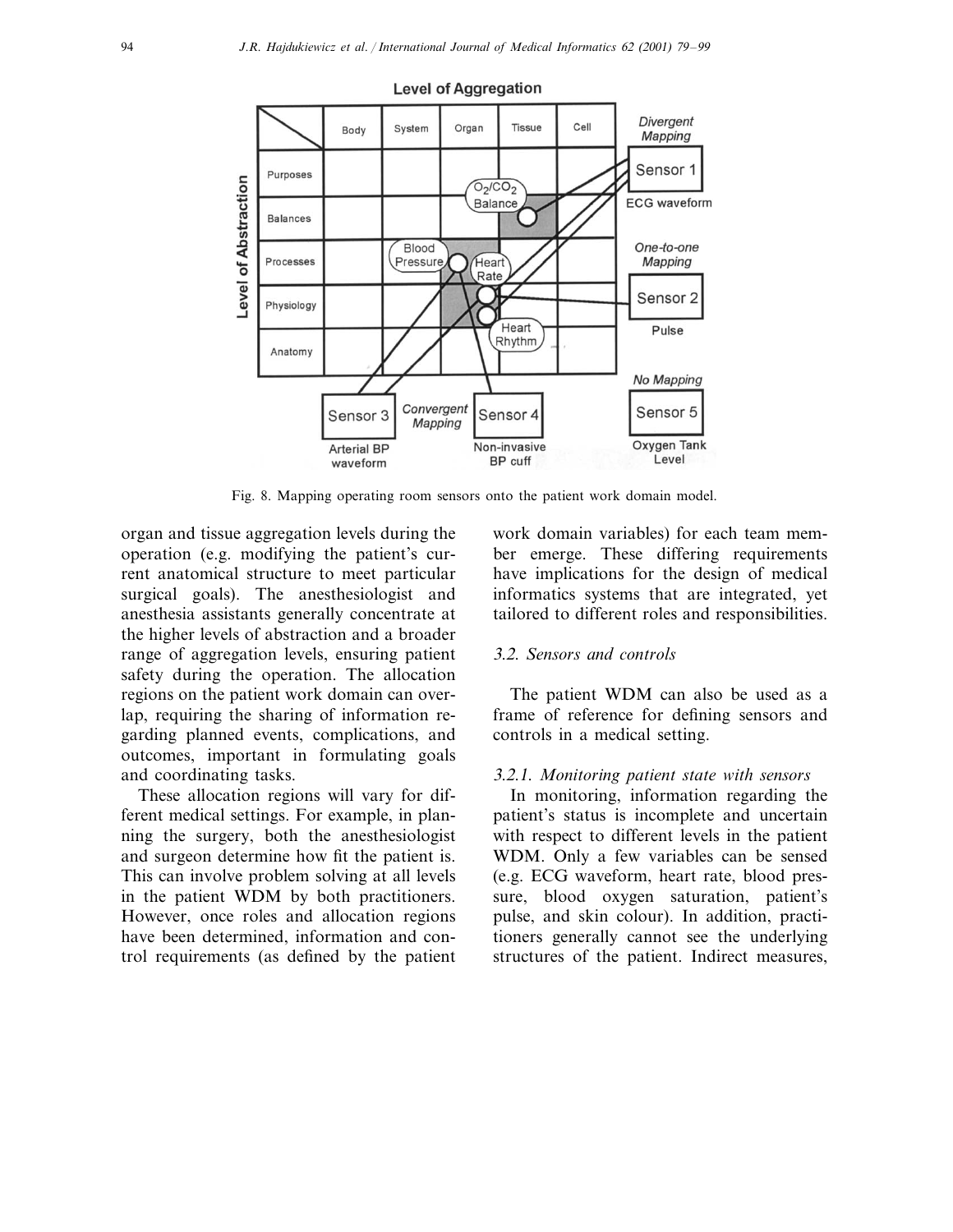including analytical derivations, are used as surrogate information sources [22,25]. Nevertheless, the patient WDM can still serve as a unifying frame of reference for organizing monitored information from this dynamic work domain.

Fig. 8 shows four types of mapping between the patient WDM and operating room sensors: one-to-one, convergent, divergent, and no mapping. With a one-to-one mapping, one sensor maps onto one patient variable. For example, checking a patient's pulse provides information about heart rate. With convergent mapping (or redundancy), many sensors map onto one patient variable. Practitioners use this method to reduce the high level of uncertainty in measurements from the environment (e.g. artifact, noise, and calibration errors). For example, heart rate can be determined directly from the ECG signal as well as indirectly from other monitor signals (e.g. arterial blood pressure waveforms). With divergent mapping, some sensors provide evidence for many patient variables. For example, the ECG waveform provides evidence for heart rate, heart rhythm, and adequate myocardial oxygenation, among others. Finally, with no mapping, some sensors do not map onto any patient variables. The pressure in an unused oxygen tank at the anesthesia workstation is an example.

## 3.2.2. *Action opportunities to manage patient state with interentions*

In controlling the patient's clinical status, medical practitioners can use various interventions (e.g. drug, manual, or equipment) to change the configuration, augment the function, or replace the function of body components as outlined in the WDM. As with monitoring equipment, many of the controls are not direct and may affect many parts of the patient (e.g. the antihypertensive labetolol affects heart rate and vascular resistance).

First, the configuration of physiological components in the body may be controlled. For example, the anesthesiologist may use a vasoconstrictor to increase mean arterial blood pressure (processes level). The drug decreases the arteriolar radii (i.e. a change at the physiology level) to achieve the desired response. Second, a physiological component function may be enhanced. For example, the inflow of fluids from capillaries may not be adequate to maintain the immediate requirement of circulating volume. In some cases, the anesthesiologist may squeeze saline through the intravenous line(s) to augment this function. Finally, the function of physiological components may be substituted by using medical equipment. For example, in cardiac surgery, part of the purpose of the cardiopulmonary bypass machine is to function as a blood pump (i.e. heart at the physiology level) while the patient's heart is operated on.

## 3.3. *Training programs*

Another application of the patient WDM in medical informatics is to support medical training. The usefulness of the AH framework for training have been previously studied for process control [26].

The patient WDM may be a useful training tool for assessing the patient before, during, and after the operation. Most surgical patients have some form of depressed function in parts of their body systems, as a result of previously developing diseases or the selection of anesthesia for the operation. The patient WDM can be used to assess these situations by mapping the patient's case and history onto the WDM. For example, in the case of coronary artery disease, the condition propagates bottom up through the patient WDM, constraining the functions at higher levels of abstraction. At the anatomy level, a patient with coronary artery disease has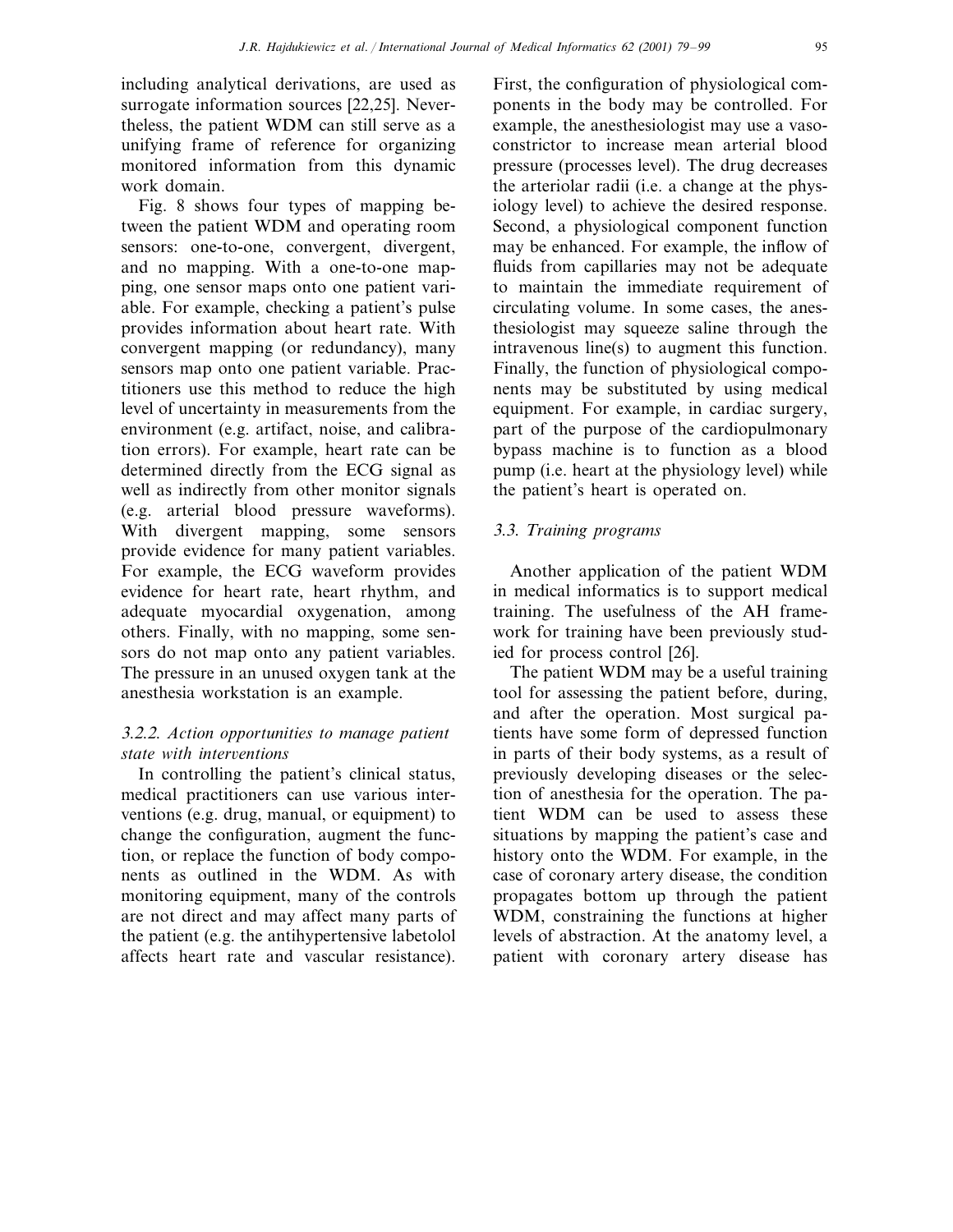plaque build up on specific cardiovascular regions to the heart. This condition has the effect of impeding arterial function (physiology level), blood flow (processes level), mass flow to the heart (balances level), and adequacy of circulation (purposes level). Using the WDM model, practitioners may be able to better manage these situations and choose particular interventions as required. For example, Muravchick [27] discusses possible strategies for compensating for this constrained function. Anesthesiologists may decide to use drugs that minimize the cardiac demand for oxygen during surgery, or use a therapeutic agent (e.g. vasodilator) to increase blood flow to the heart. These interventions are selected to maintain the balance between oxygen supply and demand (balances level). This application of the patient WDM may be useful as a frame of reference for both training for problem solving in real medical situations and in case-based learning with hypothetical medical situations.

### 3.4. *Integrated human*–*computer displays*

The WDM can also be used as a basis for display design [28]. The AH framework can be used as a modeling tool to represent the work domain in terms of information content and structure. Fig. 9 shows conceptually how the AH can be implemented for medical work environments, with extensions to medical teams. The patient WDM can be used to determine, integrate, and organize the information requirements for human–computer displays, in a way that is compatible with how medical practitioners can do problem solving in the context of a medical environment (i.e. medical team in an operating room). For example, the information requirements for surgeons are different compared with anesthesiologists, although both need the same information from overlapping regions of the patient WDM. Once these requirements are determined for each person or team, an appropriate form may be designed



Fig. 9. Directions for integrated medical informatics design for human–computer displays.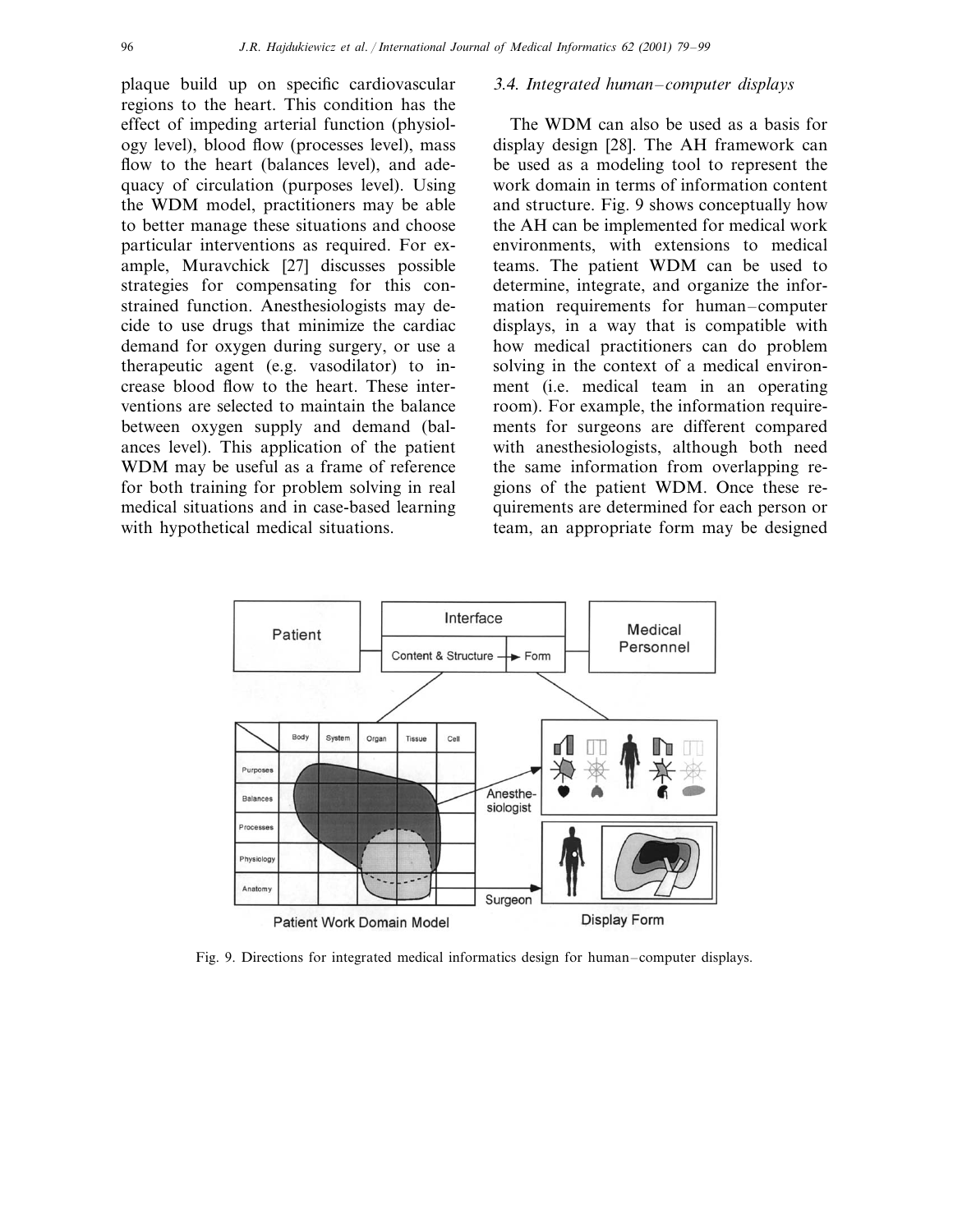that is compatible with the capabilities of the medical personnel (e.g. using perceptual features instead of numbers, requiring less analytical reasoning). For example, as shown in Fig. 9, surgeons may primarily need a view of the surgical field and an anatomical map. Anesthesiologists, on the other hand, may need integrated higher-level representations of how well the patient is coping throughout the surgical procedure. This is indicated in Fig. 9 as a series of generic integrated displays.

There are several examples in the literature where the AH was used for display design in various work domains (e.g. aviation, medicine, process control) [20]. In medical informatics, Sharp and Helmicki [22] designed a human–computer display for a neonatal intensive care unit. They developed a WDM for tissue oxygenation, and created a display based on this model. An experiment was conducted in a simulated clinical environment. Despite the constraints of limited sensor technology and information availability, the new display compared favorably to the existing display.

## **4. Conclusions**

This research demonstrates that the AH framework can be used as an ontological framework to bridge the medicine–psychology gap by structuring biomedical knowledge in a way that is compatible with practitioner problem solving. We also showed that the patient WDM can be applied to real medical settings and provide insight into integrated medical informatics design. By developing representations using the AH framework, medical informatics designers can identify information requirements that can then be used to design novel training programs and human–computer displays.

There are two key advantages of this approach compared with a traditional modeling approach. First, the AH framework provides the necessary medical informatics for dealing with unanticipated events by providing the structural constraints for proper biological function. In contrast, causal and relational diagrams from a traditional approach, incorporated in some medical decision support systems, emphasize the anticipated and may leave out factors necessary for problem solving in unanticipated situations. Second, the AH approach explicitly structures the patient WDM using specific types of links (i.e. means–ends, part–whole, and causal) that make it easier to navigate in the problem space of patient care. Causal and relational diagrams from a traditional approach can be conceptually muddled, showing different types of links within the same flat representation, making it relatively harder to solve problems.

Despite these contributions, this research has several limitations that motivate several research topics. First, the models developed in this article were limited in scope and did not include the integration of all vital body functions. Further research is required to broaden the scope and increase the detail of analysis. Second, no specific human–computer display designs were introduced for the operating room using the results of this research. However, some researchers have designed displays for other medical environments (e.g. neonatal ICU) using this approach [22]. Empirical evidence has shown there are benefits over existing display design approaches. The next step is to continue with display design for medical team environments, incorporating the results of this research. Third, the AH framework does not explicitly model aspects of medical decision making beyond problem solving (e.g. rulebased knowledge in clinical reasoning and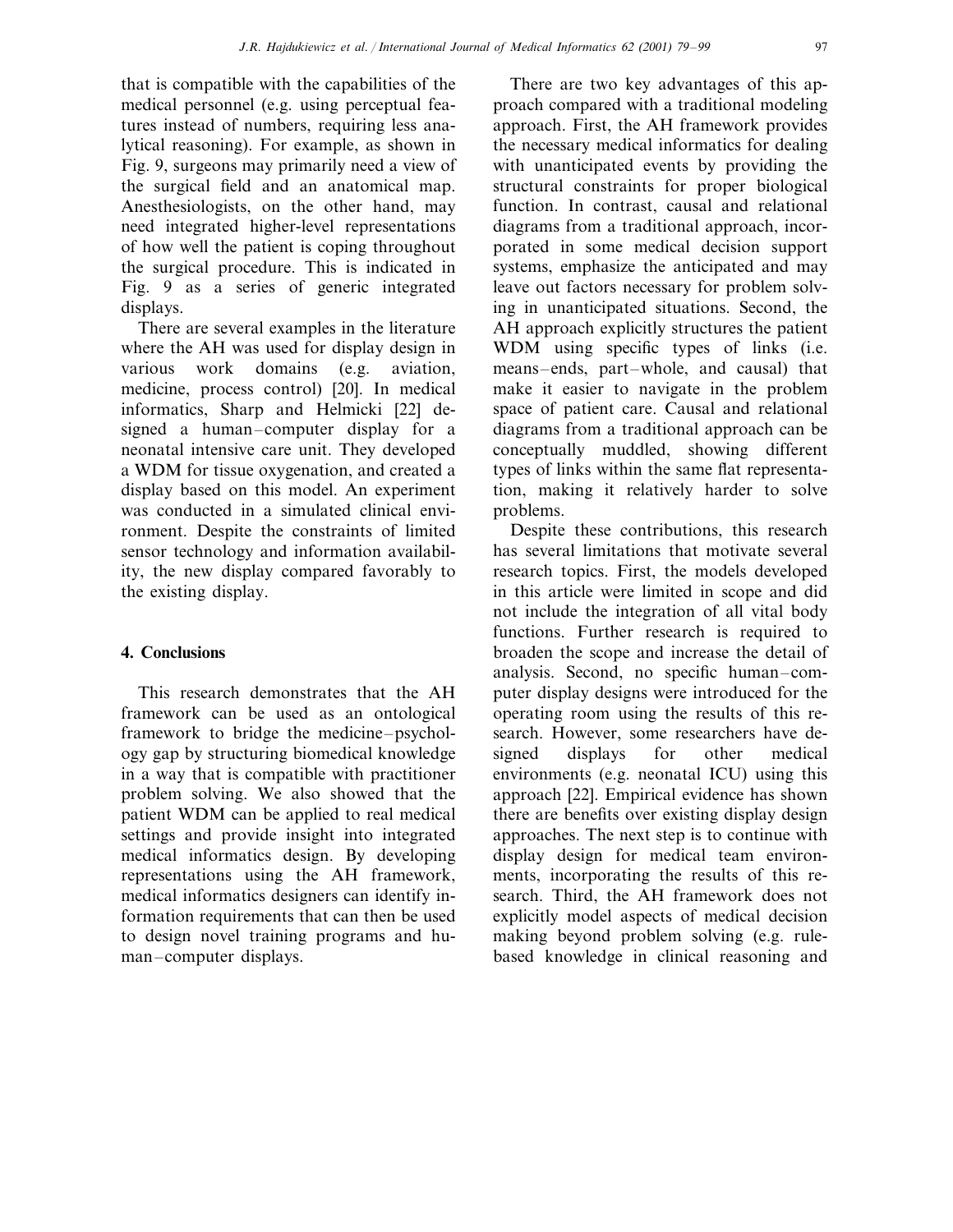strategy formation). Other modeling techniques need to be incorporated, taking into account these considerations [19,20].

### **Acknowledgements**

We would like to thank the medical staff at The Toronto Hospital, and Dr Matt Kurrek at the Sunnybrook Health Sciences Centre in Toronto for their assistance during the data collection process. In addition, we would like to acknowledge support from the Natural Sciences and Engineering Research Council of Canada.

### **References**

- [1] J. Rasmussen, The role of hierarchical knowledge representation in decision making and system management, IEEE Trans. Sys. Man Cybernetics 15 (1985) 234–243.
- [2] R. Pool, Beyond Engineering: How Society Shapes Technology, Oxford University Press, New York, 1997.
- [3] F.K. Orkin, Patient monitoring in anesthesia as an exercise in technology assessment, in L.J. Saidman, N.T. Smith (Eds.), Monitoring in Anesthesia, Butterworth-Heinemann, Boston, MA, 1993, pp. 439–455.
- [4] D.R. Westenskow, Alarms, in: L.J. Saidman, N.T. Smith (Eds.), Monitoring in Anesthesia, Butterworth-Heinemann, Boston, MA, 1993, pp. 475– 490.
- [5] F.A. Mora, G. Passariello, G. Carrault, J.-P.L. Pichon, Intelligent patient monitoring and management systems: A review, IEEE Eng. Med. Bio. Mag. 1993, 23–33.
- [6] J. Stausberg, M. Person, A process model of diagnostic reasoning in medicine, Int. J. Med. Informatics 54 (1999) 9–23.
- [7] E.S. Berner, R.S. Maisiak, C.G. Cobbs, O.D. Taunton, Effects of a decision support system on physicians' diagnostic performance, J. Am. Med. Informatics Assoc. 6 (1999) 420–427.
- [8] C. Cao, T.-Y. Leong, A.P.K. Leong, F.C. Seow, Dynamic decision analysis in medicine: A data-

driven approach, Int. J. Med. Informatics 51 (1998) 13–28.

- [9] N. Maglaveras, T. Stamkopoulos, K. Diamantaras, C. Pappas, M. Strintzis, ECG pattern recognition and classification using non-linear transformations and neural networks: A review, Int. J. Med. Informatics 52 (1998) 191–208.
- [10] J. Vila, J. Presedo, M. Delgado, S. Barro, R. Ruiz, F. Palacios, SUTIL: Intelligent ischemia monitoring system, Int. J. Med. Informatics 47 (1997) 193–214.
- [11] B. Thull, H.-J. Popp, G. Rau, Man-machine interaction in critical care settings, IEEE Eng. Med. Bio. Mag. 1993, 42–49.
- [12] J.H. Siegel, Integrated approaches to physiologic monitoring of the critically ill, in: J.S. Gravenstein, R.S. Newbower, A.K. Ream, N.T. Smith (Eds.), An Integrated Approach to Monitoring, Butterworths, Boston, MA, 1983, pp. 41–57.
- [13] J. Starren, S.B. Johnson, An object-oriented taxonomy of medical data presentations, J. Am. Med. Informatics Assoc. 7 (2000) 1–20.
- [14] T.G. Peterson, Design of the four-component anesthesia workstation, J. Clin. Monitoring 10 (1994) 335–338.
- [15] V.L. Patel, D.R. Kaufman, Medical informatics and the science of cognition, J. Am. Med. Informatics Assoc. 5 (1998) 493–502.
- [16] L. Sherwood, Human Physiology, second ed., West Publishing Company, New York, 1993.
- [17] D.E. Mohrman, L.J. Heller, Cardiovascular Physiology, fourth ed., McGraw-Hill, New York, 1997.
- [18] M.N. Gomez, Planning for monitoring in healthy patients, in: M.C. Rogers, J.H. Tinker, B.G. Govino, D.E. Longnecker (Eds.), Principles and Practice of Anesthesiology, vol. 1, Mosby Year Book, St. Louis, MO, 1993, pp. 74–85.
- [19] J. Rasmussen, A.M. Pejtersen, L.P. Goodstein, Cognitive Systems Engineering, Wiley, New York, 1994.
- [20] K.J. Vicente, Cognitive Work Analysis: Toward Safe, Productive, and Healthy Computer-based Work, Erlbaum, Mahwah, 1999.
- [21] J.R. Hajdukiewicz, D.J. Doyle, P. Milgram, K.J. Vicente, C.M. Burns, A work domain analysis for patient monitoring in the operating room, Proceedings of the Human Factors and Ergonomics Society 42nd Annual Meeting, 1998, pp. 1038– 1042.
- [22] T.D. Sharp, A.J. Helmicki, The application of the ecological interface design approach to neonatal . intensive care medicine, in Proceedings of the Hu-